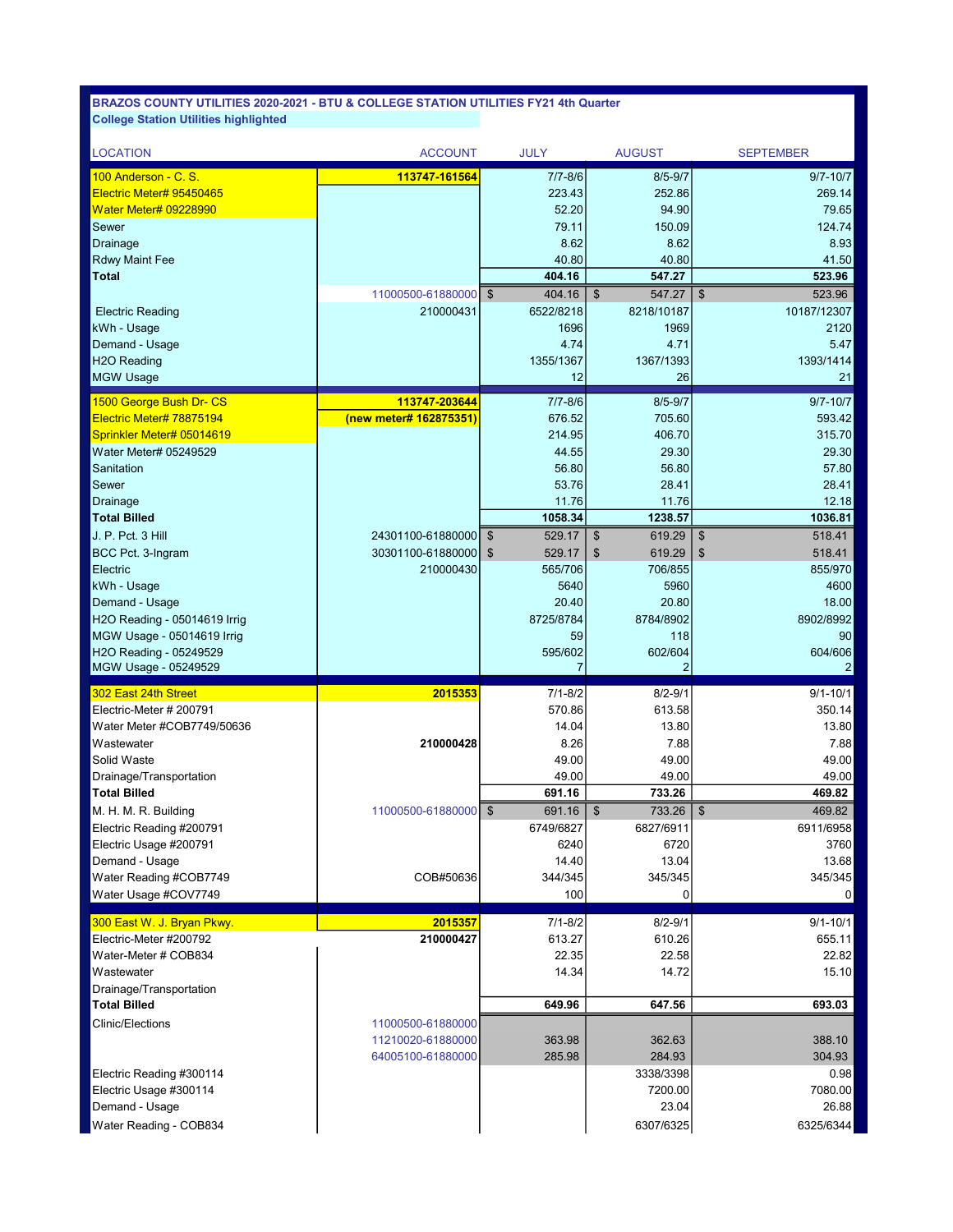| <b>LOCATION</b>                | <b>ACCOUNT</b>                | <b>JULY</b> | <b>AUGUST</b> | <b>SEPTEMBER</b> |
|--------------------------------|-------------------------------|-------------|---------------|------------------|
| Water Usage - COB834           |                               |             | 1800          | 1900             |
|                                |                               |             |               |                  |
| 321 E. 26th St. - CSCD         | 2122834                       | $7/2 - 8/2$ | $8/2 - 9/2$   | $9/2 - 10/3$     |
| Electric - Meter #203389       | Meter #203649                 | 7307.94     | 6699.14       | 6675.45          |
| Garbage                        | 210000517                     | 49.00       | 49.00         | 49.00            |
| <b>Total Billed</b>            |                               | 7,356.94    | 6,748.14      | 6,724.45         |
|                                | 26001000-61880000             | 4,786.43    | 4,895.10      | 5,043.34         |
|                                | <b>Transit District A/R</b>   | 2,570.51    | 1,853.04      | 1,681.11         |
| <b>CSCD</b>                    | 01000-22001000                | 9602/10237  | 10237/10817   | 10817/11398      |
| Electric Reading #203389       | <b>Brazos Transit Distict</b> | 122044      | 111215        | 111564           |
| Electric Usage #203389         | rebill their share of         | 200.64      | 185.66        | 182.78           |
| Demand - Usage                 | monthly charges               |             |               |                  |
|                                |                               |             |               |                  |
| 206 North Washington           | 2016097                       | $7/1 - 8/2$ | $8/2 - 9/1$   | $9/1 - 10/1$     |
| Electric-Meter # 146852/300337 | 210000516                     | 830.74      | 873.46        | 759.54           |
| Water-Meter # COB2323          |                               | 32.78       | 32.30         | 31.83            |
| Water-Meter # COB7251/50599    |                               | 14.99       | 34.03         | 27.37            |
| Wastewater                     |                               | 19.66       | 18.90         | 18.14            |
| Solid Waste                    |                               | 195.00      | 195.00        | 195.00           |
| Drainage/Transporation         |                               | 10 OO       | 40 OO         | 10.00            |

| Water-Meter # COB2323              |                   | 32.78                                | 32.30                                  | 31.83                      |
|------------------------------------|-------------------|--------------------------------------|----------------------------------------|----------------------------|
| Water-Meter # COB7251/50599        |                   | 14.99                                | 34.03                                  | 27.37                      |
| Wastewater                         |                   | 19.66                                | 18.90                                  | 18.14                      |
| Solid Waste                        |                   | 195.00                               | 195.00                                 | 195.00                     |
| Drainage/Transporation             |                   | 49.00                                | 49.00                                  | 49.00                      |
| <b>Total Billed</b>                |                   | 1,142.17                             | 1,202.69                               | 1,080.88                   |
| Constables/Maintenance             | 17000100-61880000 | 1,142.17<br>$\mathfrak{S}$           | 1,202.69<br>$\mathfrak{s}$             | $\mathfrak{S}$<br>1,080.88 |
| Electric Reading #146852/300337    |                   | 5817/6046                            | 6046/6287                              | 6287/6496                  |
| Electric Usage #146852/300337      |                   | 9160                                 | 9640                                   | 8360                       |
| Demand - Usage                     |                   | 21.64                                | 22.96                                  | 21.36                      |
| Electric Reading #COB2323          |                   | 5421/5452                            | 5452/5481                              | 5481/5508                  |
| Electric Usage #COB2323            |                   | 3100                                 | 2900                                   | 2700                       |
| Water Reading - COB7251            | COB #50599        | 1076/1081                            | 1081/1166                              | 1166/1223                  |
| Water Usage - COB7251              |                   | 500                                  | 8500                                   | 5700                       |
|                                    |                   |                                      |                                        |                            |
| <b>100 North Texas Avenue</b>      | 2016116           | $7/2 - 8/2$                          | $8/2 - 9/2$                            | $9/2 - 10/3$               |
| Electric-Meter #200013             |                   | 14,478.60                            | 14063.39                               | 12,925.11                  |
| Water - Meter COB720               |                   | 1,048.00                             | 993.26                                 | 795.72                     |
| Wastewater                         |                   | 1,527.88                             | 1440.48                                | 1,125.08                   |
| Solid Waste                        |                   | 700.00                               | 700                                    | 700.00                     |
| Drainage/Transportation            |                   | 49.00                                | 49                                     | 49.00                      |
| <b>Total Billed</b>                |                   | 17,803.48                            | 17,246.13                              | 15,594.91                  |
| <b>Main Courthouse</b>             | 11000500-61880000 | $\sqrt[6]{\frac{1}{2}}$<br>17,803.48 | $\boldsymbol{\mathsf{S}}$<br>17,246.13 | $\sqrt[6]{3}$<br>15,594.91 |
| Electric Reading #200013           | 210000513         | 52294/52883                          | 52883/53450                            | 53450/53960                |
| Electric Usage #200013             |                   | 235600                               | 226800                                 | 204000                     |
| Demand Usage #200013               |                   | 418.8                                | 412.8                                  | 392.4                      |
| Water Reading #COB720              |                   | 28472/28872                          | 28872/29249                            | 29249/29543                |
| Water Usage #COB720                |                   | 400000                               | 377000                                 | 294000                     |
|                                    |                   |                                      |                                        |                            |
| 300 E 26th St - CH Sprinkler       | 2016098           | $7/2 - 8/2$                          | $8/2 - 9/2$                            | $9/2 - 10/3$               |
| Water - Meter COB26165             |                   | 42.77                                | 79.19                                  | 113.46                     |
| <b>Total Billed</b>                |                   | 42.77                                | 79.19                                  | 113.46                     |
| Courthouse Sprinkler System        | 11000500-61880000 | $\mathfrak{S}$<br>42.77              | $\mathfrak{L}$<br>79.19                | $\sqrt[6]{3}$<br>113.46    |
| Water Reading #COB26165            | 210000514         | 3329/3402                            | 3402/3628                              | 3628/3998                  |
| Water Usage #COB26165              |                   | 7300                                 | 22600                                  | 37000                      |
| 205 27th Street                    | 2016115           | $7/2 - 8/2$                          | $8/2 - 9/2$                            | $9/2 - 10/3$               |
| General Meter #203599              | 210000512         | 2,288.36                             | 2,390.15                               | 2,274.00                   |
| Water Ind/Cty #COB5174/#58107      | Reg 00048487      | 21.18                                | 24.27                                  | 22.37                      |
| Water #COB5173 - IRRIGATION/#58108 |                   | 33.79                                | 67.59                                  | 94.48                      |
| Wastewater                         |                   | 19.66                                | 24.60                                  | 21.56                      |
| Garbage (P/U M & Th)               |                   | 130.00                               | 130.00                                 | 130.00                     |
|                                    |                   | 2,492.99                             | 2,636.61                               | 2,542.41                   |
| Total                              |                   |                                      |                                        |                            |

Maxwell Ctr **14000100-61880000** 2,492.99 | \$ 2,636.61 | \$ 2,542.41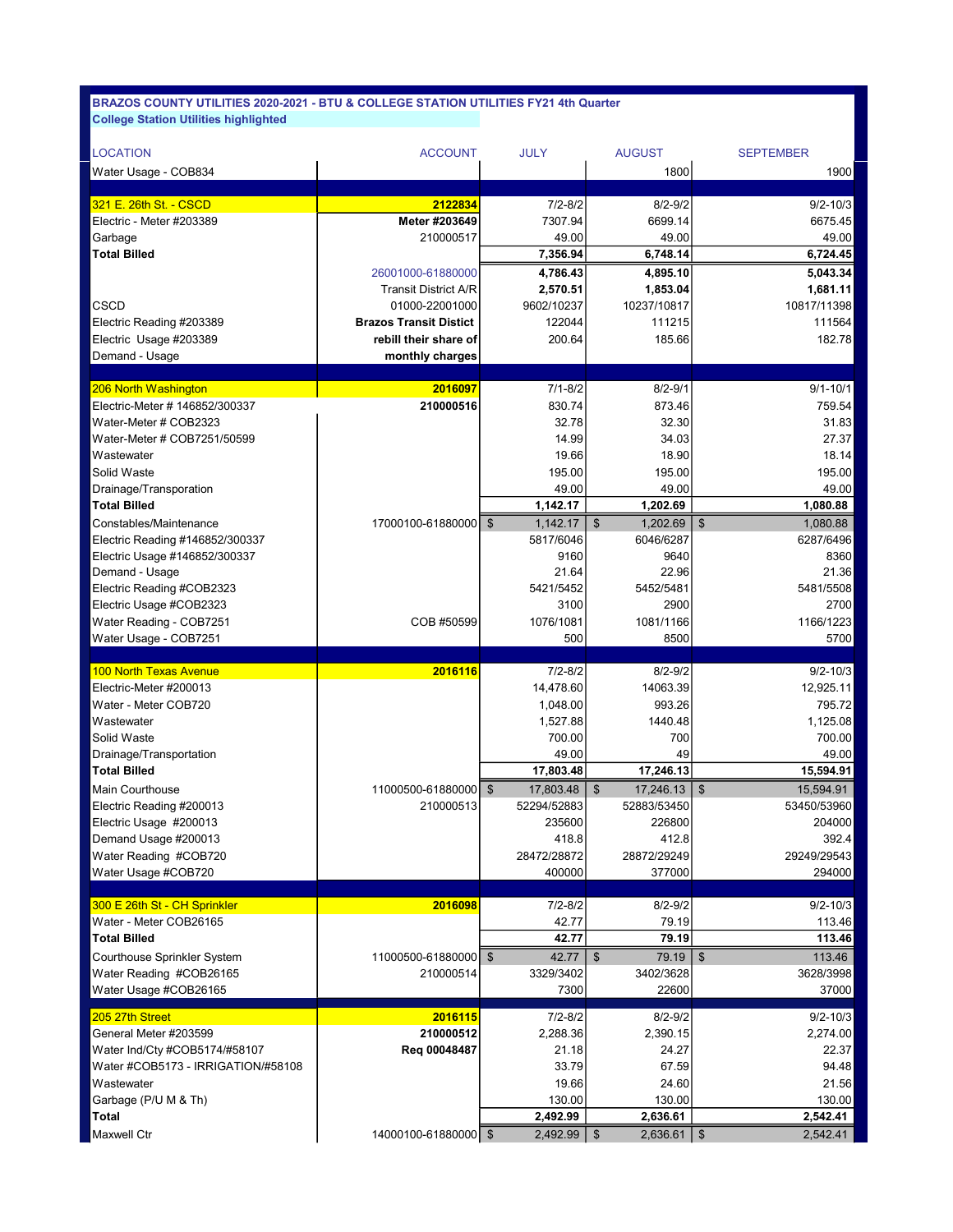| <b>LOCATION</b>                                                               | <b>ACCOUNT</b>         | <b>JULY</b>              | <b>AUGUST</b>                      | <b>SEPTEMBER</b>           |
|-------------------------------------------------------------------------------|------------------------|--------------------------|------------------------------------|----------------------------|
| Electric-Meter #203599                                                        |                        | 38875/39311              | 39311/39759                        | 39759/40192                |
| KWH - Usage Meter #203599                                                     |                        | 34880                    | 35840                              | 34640                      |
| <b>KW</b> - Demand Usage                                                      |                        | 70.8                     | 75.84                              | 70.40                      |
| H20-Meter #COB5174                                                            | #COB58107              | 2275/2306                | 2306/2350                          | 2350/2386                  |
| Gallons - Usage #COB5174                                                      |                        | 3100                     | 4400                               | 3600                       |
| H20-Meter #COB5173 - Irrigation                                               | #COB58108              | 7738/7822                | 7822/8048                          | 8048/8387                  |
| Gallons - Usage #COB5173 - Irrigation                                         |                        | 8400                     | 22600                              | 33900                      |
| <b>3220 Briarcrest Drive</b>                                                  | 2031841                | $7/7 - 8/7$              | $8/7 - 9/6$                        | $9/6 - 10/6$               |
| Water-Meter# COB828                                                           | 210000511              | 19.97                    | 25.44                              | 19.97                      |
| Water Meter #COB26689 Irrigation                                              |                        | 191.76                   | 316                                | 238.17                     |
| Water Meter #COB935 Irrigation                                                |                        | 442.61                   | 570.18                             | 775.10                     |
| Sewer                                                                         |                        | 10.54                    | 19.28                              | 10.54                      |
| <b>Total Billed</b>                                                           |                        | 664.88                   | 930.90                             | 1,043.78                   |
| <b>Brazos Center</b>                                                          | 36500100-61880000      | $\mathfrak{S}$<br>664.88 | \$<br>930.90                       | $\mathfrak{S}$<br>1,043.78 |
| Water Reading #COB828                                                         |                        | 6940/6947                | 6947/6977                          | 6977/6984                  |
| Gallons - Usage #COB828                                                       |                        | 700                      | 3000                               | 700                        |
| Water Reading #COB858                                                         |                        | 5192/5891                | 5891/7112                          | 71112/8006                 |
| Gallons - Usage #COB858                                                       |                        | 69900                    | 122100                             | 89400                      |
| Water Reading #COB935                                                         |                        | 170891/172644            | 172644/174933                      | 174933/178083              |
| Gallons - Usage #COB935                                                       |                        | 175300                   | 228900                             | 315000                     |
| <b>3232 Briarcrest Drive</b>                                                  | 2031845                | $7/8 - 8/7$              | $8/7 - 9/7$                        | $9/7 - 10/7$               |
| Electric Meter# 132673/157653                                                 | 210000510              | 25.03                    | 26.71                              | 25.38                      |
| Dusk/Dawn Lgt                                                                 |                        | 49.00                    | 49.00                              | 49.00                      |
| City Drng/Trans                                                               |                        | 10.97                    | 10.97                              | 10.97                      |
| <b>Total Billed</b>                                                           |                        | 85.00                    | 86.68                              | 85.35                      |
| <b>Brazos Center</b>                                                          | 36500100-61880000   \$ | 85.00                    | $\boldsymbol{\mathsf{S}}$<br>86.68 | $\frac{1}{2}$<br>85.35     |
| Electric Reading Meter #132673                                                | #157653                | 22633/22740              | 157653/22740                       | 22866/22977                |
| KWH - Usage Meter #132673                                                     |                        | 107                      | 126                                | 111                        |
|                                                                               |                        |                          |                                    |                            |
| <b>3232 Briarcrest Drive</b>                                                  | 2031846                | $7/8 - 8/7$              | $8/7 - 9/7$                        | $9/7 - 10/6$               |
| Electric Meter# 200006                                                        | 210000509              | 7,142.09                 | 7,511.32                           | 6,119.44                   |
| Electric Meter# 200006                                                        | 210000509              | 490.00                   | 490.00                             | 490.00                     |
|                                                                               |                        |                          |                                    |                            |
| Garbage - New PO for additional HUB                                           |                        |                          |                                    |                            |
| pickup - begin using for March billing                                        | 210003466              | 192.00                   | 0.00                               | 0.00                       |
|                                                                               |                        |                          |                                    |                            |
|                                                                               |                        |                          |                                    |                            |
| Garbage - New PO for additional HUB<br>pickup - begin using for March billing | 210001965              | 0.00                     | 0.00                               | 0.00                       |
| <b>Total Billed</b>                                                           |                        | 7,824.09                 | 8,001.32                           | 6,609.44                   |
| <b>Brazos Center</b>                                                          |                        |                          | $8,001.32$ \$<br>$\mathfrak{S}$    |                            |
| Electric-Meter Reading #200006                                                | 36500100-61880000 \$   | 7,824.09                 | 113328/114746                      | 6,609.44<br>114746/115831  |
| KWH - Usage Meter #200006                                                     |                        |                          | 113440                             | 86800                      |
| Electric-Meter Demand                                                         |                        |                          | 242.08                             | 213.44                     |
| <b>3232 Briarcrest Drive</b>                                                  | 2031847                | $7/8 - 8/7$              | 8/7-9/7                            | 9/7-10/7                   |
| Electric Meter# 132674                                                        | 210000508              | 50.65                    | 57.60                              | \$<br>51.81                |
| <b>Total Billed</b>                                                           |                        | 50.65                    | 57.60                              | 51.81                      |
| <b>BC-Grounds Shop</b>                                                        | 36500100-61880000   \$ | 50.65                    | \$<br>57.60                        | $\frac{1}{2}$<br>51.81     |
| Electric Reading Meter #132674                                                |                        | 126674/40880             | 41275/41748                        | 41748/42156                |
| KWH - Usage Meter #132674                                                     |                        | 395                      | 473                                | 408                        |
| <b>3220 Briarcrest Drive</b>                                                  | 2031848                | 7/7-8/7                  | 8/7-9/7                            | 9/7-10/7                   |
| Water Meter# COB2662                                                          | 210000506              | 69.19                    | 52.06                              | 59.2                       |
| Sewer                                                                         |                        | 77.8                     | 50.44                              | 61.84                      |
| Total                                                                         |                        | 146.99                   | 102.50                             | 121.04                     |
| <b>Brazos Center Park</b>                                                     | 36500100-61880000   \$ | 146.99                   | $\$\$<br>102.50                    | $\mathfrak{S}$<br>121.04   |
| H2O-Meter #COB2662<br>Gallons - Usage COB2662                                 |                        | 25851/26035              | 26035/26147                        | 26147/26289                |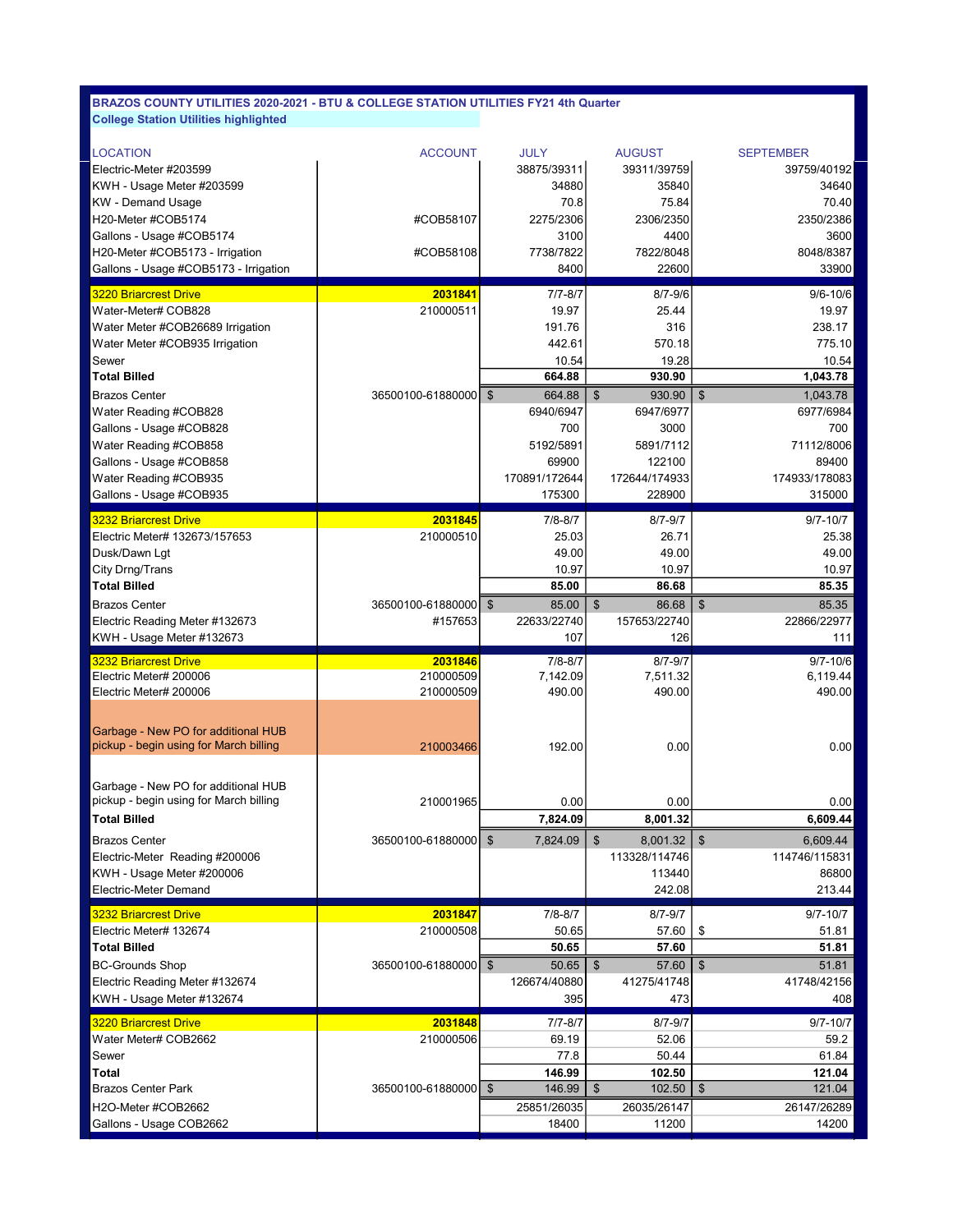| <b>LOCATION</b>                                                       | <b>ACCOUNT</b>             | <b>JULY</b>                          | <b>AUGUST</b>           | <b>SEPTEMBER</b>                      |
|-----------------------------------------------------------------------|----------------------------|--------------------------------------|-------------------------|---------------------------------------|
| <b>Booneville Road</b>                                                | 2033340                    | $7/8 - 8/7$                          | $8/7 - 9/7$             | $9/7 - 10/7$                          |
| Water Meter# COB2248                                                  | 210000505                  | 18.30                                | 22.82                   | 44.24                                 |
| <b>Total Billed</b>                                                   |                            | 18.30                                | 22.82                   | 44.24                                 |
| <b>Booneville Cemetery</b>                                            | 36500100-61880000 \$       | 18.30                                | \$<br>22.82             | 44.24<br>$\boldsymbol{\mathsf{s}}$    |
| H2O-Meter # COB2248                                                   |                            | 5879/5879                            | 5879/5898               | 5898/6007                             |
| Gallons - Usage                                                       |                            | 0                                    | 1900                    | 10900                                 |
| 2619 West Highway 21                                                  | 2042812                    | $7/9 - 8/10$                         | 8/10-9/10               | 9/10-10/11                            |
| Water Meter# COB4043                                                  |                            | 137.97                               | 197.24                  | 208.18                                |
| Sewer                                                                 | Req 00048509               | 187.62                               | 282.24                  | 299.72                                |
| <b>Total</b>                                                          |                            | 325.59                               | 479.48                  | 507.90                                |
| <b>B. C. Public Works</b>                                             | 56001000-61880000 \$       | 325.59                               | $\$\$<br>479.48         | $\mathfrak{F}$<br>507.90              |
| H2O-Meter #COB4043                                                    | 210000507                  | 84038/84511                          | 84511/85233             | 85233/86001                           |
| Gallons - Usage #COB4043                                              |                            | 47300                                | 72200                   | 76800                                 |
| 2619 West Highway 21                                                  | 2042813                    | 7/10-8/10                            | 8/10-9/10               | 9/10-10/11                            |
| Electric-Meter #201043                                                | Reg 00048509               | 1206.13                              | 1200.93                 | 1075.40                               |
| <b>Total</b>                                                          |                            | 1,206.13                             | 1,200.93                | 1,075.40                              |
| B. C. Public Works                                                    | 56001000-61880000          | \$<br>1.206.13                       | \$<br>1,200.93          | $\boldsymbol{\mathsf{S}}$<br>1,075.40 |
| Electric-Meter #201043                                                | 210000504                  | 7542/7909                            | 7909/8299               | 8299/8613                             |
| KWH - Usage #201043                                                   |                            | 14694                                | 15605                   | 12537                                 |
| Demand - Usage                                                        |                            | 46.96                                | 43.84                   | 43.24                                 |
| 1835 Sandy Point Road                                                 | 2427489                    | 7/13-8/10                            | 8/10-9/10               | 9/10-10/11                            |
| Water Meter #COB28050                                                 |                            | 23.71                                | 25.4                    | 27.30                                 |
| Water Meter#COB26491- Irrigation                                      |                            | 13.63                                | 14.6                    | 14.60                                 |
| Wastewater                                                            | <b>NO PO OPEN FOR FY21</b> | 7.35                                 | 10.12                   | 7.88                                  |
| <b>Total</b>                                                          |                            | 44.69                                | 50.12                   | 49.78                                 |
| Minimum Security Jail                                                 | 28002000-61880000   \$     | 44.69                                | $\mathfrak{L}$<br>50.12 | $\sqrt[6]{3}$<br>49.78                |
| Water Reading - Meter #COB28050                                       |                            | 101/101                              | 101/101                 | 1/9                                   |
|                                                                       |                            |                                      |                         |                                       |
|                                                                       |                            |                                      |                         |                                       |
| Water Usage - Meter #COB28050                                         |                            | $\Omega$                             | 0                       | 800                                   |
| Water Reading - Meter #COB26491 - Irrigation                          |                            | 0                                    | 0                       | 0                                     |
| Water Usage - Meter #COB26491 - Irrigation                            |                            | 0                                    | 0                       | 0                                     |
| 1835 Sandy Point Road                                                 | 2042927                    | 7/10-8/9                             | $8/9 - 9/9$             | 9/9-10/10                             |
|                                                                       |                            |                                      |                         |                                       |
| Energy Cty 60+ Meter# 203318/300537                                   | 210000502                  | 8,308.96                             | 9,523.52                | 8,165.05                              |
| Energy Cty 60+ Meter#200303                                           |                            | 3,333.12                             | 3,448.88                | 3,081.75                              |
| Water Meter#COB2756                                                   |                            | 430.04                               | 462.41                  | 529.76                                |
| Water Meter#COB2597- Irrigation                                       |                            | 228.93                               | 408.14                  | 191.09                                |
| Sewer Comm                                                            |                            | 665.28                               | 716.96                  | 824.50                                |
| Garbage                                                               |                            | 1,362.56                             | 1,362.56                | 1,362.56                              |
| City Drng/Trans<br><b>Total</b>                                       |                            | 49.00                                | 49.00                   | 49.00                                 |
|                                                                       | 28002000-61880000          | 14,377.89                            | 15,971.47               | 14,203.71                             |
| Minimum Security Jail                                                 |                            | $\sqrt[6]{\frac{1}{2}}$<br>14,377.89 | $\$\$<br>15,971.47      | $\frac{3}{2}$<br>14,203.71            |
| Electric Meter#200303 - Reading<br>Electric Meter #200303 KWH - Usage |                            | 6448/7083<br>121965                  | 7083/7874<br>151789     | 7874/8494<br>118989                   |
| Electric Meter #200303 Demand-Usage                                   |                            |                                      | 283.970                 | 276.290                               |
| Energy Cty 60+ #200213 - Reading                                      |                            | 278.590<br>39559/29837               | 29837/30126             | 30126/30385                           |
| Energy Cty 60+ #200213 KWH - Usage                                    |                            | 53376                                | 55488                   | 49728                                 |
| #200213 Demand-Usage                                                  |                            | 96.77                                | 99.46                   | 88.13                                 |
| Water Reading - Meter #COB2756                                        |                            | 227235/228965                        | 228965/230831           | 230831/232980                         |
| Water Usage - Meter #COB2756                                          |                            | 173000                               | 186600                  | 214900                                |
| Water Reading - Meter #COB2597 - Irrigation                           |                            | 73214/74099                          | 74099/75737             | 75737/76463                           |
| Water Usage - Meter #COB2597 - Irrigation                             |                            | 88500                                | 163800                  | 72600                                 |
| 1835 Sandy Point Road                                                 | 2043082                    | 7/10-8/9                             | $8/9 - 9/9$             | $9/9 - 10/10$                         |
|                                                                       |                            |                                      |                         |                                       |
| Elec - Meter# 200148/300154/300507                                    | 210000503                  | 21,765.16                            | 21,926.39               | 18,554.05                             |
| Water - Meter # COB2652                                               |                            | 1,065.46<br>2,992.46                 | 881.01<br>3,237.60      | 723.45<br>3,144.78                    |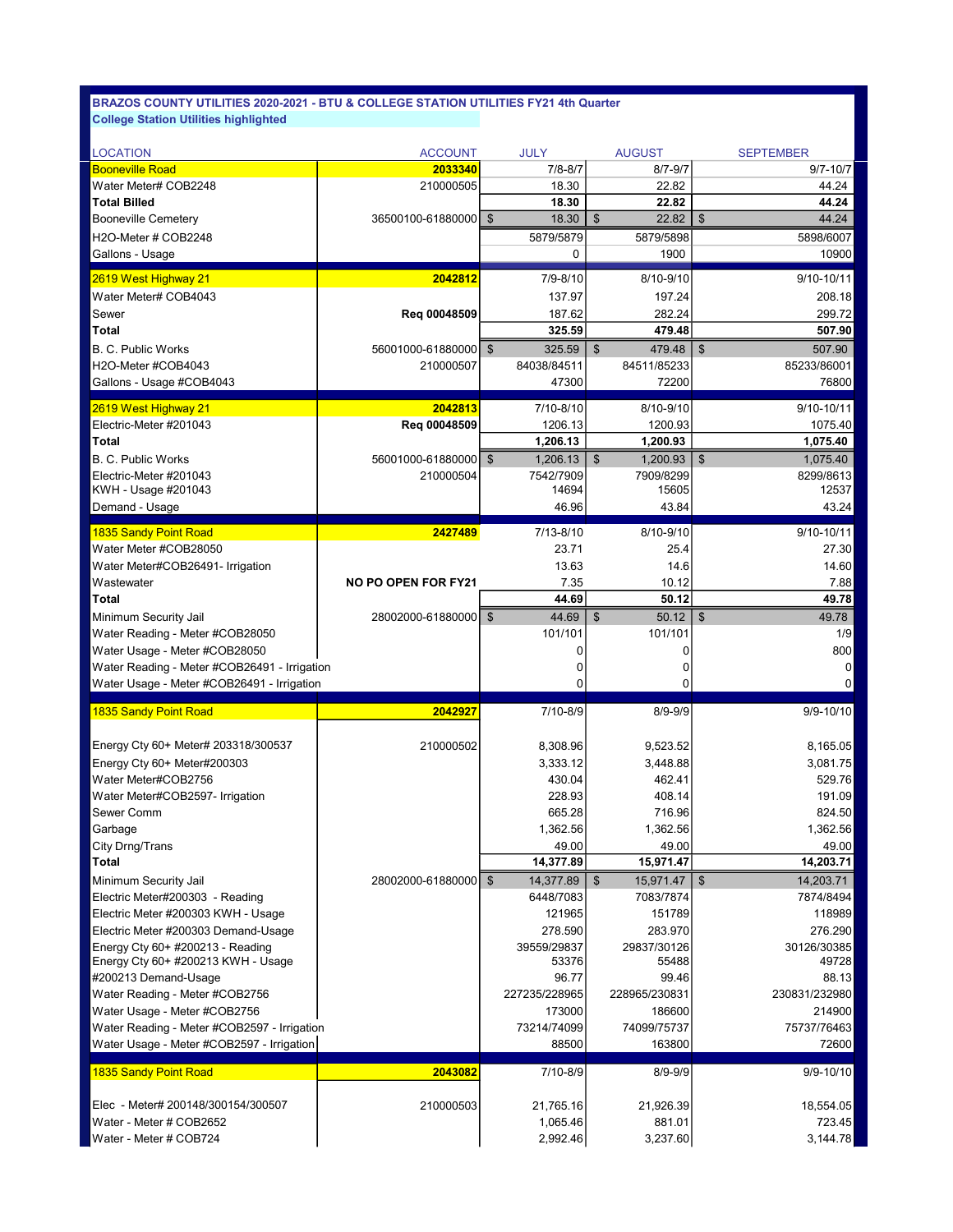| <b>LOCATION</b>                                                | <b>ACCOUNT</b>         | <b>JULY</b>                | <b>AUGUST</b>               | <b>SEPTEMBER</b>                    |
|----------------------------------------------------------------|------------------------|----------------------------|-----------------------------|-------------------------------------|
| Water Comm-Meter# COB4083 - Irrigation                         |                        | 25.40                      | 25.40                       | 25.40                               |
| Sewer Comm                                                     |                        | 6,300.96                   | 6,397.86                    | 5,998.10                            |
| <b>Total Billed</b>                                            |                        | 32,149.44                  | 32,468.26                   | 28,445.78                           |
| Minimum Security Jail - IRG.                                   | 28002000-61880000      | $\sqrt[6]{3}$<br>32,149.44 | $\mathfrak{L}$<br>32,468.26 | $\mathfrak{S}$<br>28,445.78         |
| Elec Reading #200148/300154                                    |                        | 8140/8721                  | 14/15                       | 9341/9842                           |
| Elec Usage #200148/300154                                      |                        | 334751                     | 356728                      | 288614                              |
| Demand Usage #200148/300154                                    |                        | 688.9                      | 635.9                       | 577.15                              |
| H2O Reading #COB724                                            |                        | 330541/334911              | 334911/338506               | 338506/341439                       |
| H2O Usage #COB724                                              |                        | 437000                     | 359500                      | 293300                              |
| H2O Reading #COB2652                                           |                        | 163350/164567              | 164567/165887               | 165887/167168                       |
| H2O Usage #COB2652                                             |                        | 1217000                    | 1320000                     | 1281000                             |
| H2O Meter# COB4083 - Irrigation Reading                        |                        | 115459/115459              | 115459/115459               | 115459/115459                       |
| H2O Meter# COB4083 - Irrigation Usage                          |                        | 0                          | 0                           | 0                                   |
| 2619 West Highway 21 A                                         | 2043085                | 7/10-8/10                  | 8/10-9/10                   | 9/10/10/11                          |
| Electric Meter# 202622/301235                                  | 210000501              | 491.66                     | 384.86                      | 305.91                              |
| City Drng/Trans                                                |                        | 49.00                      | 49.00                       | 49.00                               |
| <b>Total Billed</b>                                            |                        | 540.66                     | 433.86                      | 354.91                              |
| Ag. Extension                                                  | 37000100-61880000   \$ | 540.66                     | 433.86<br>$\mathfrak{F}$    | 354.91<br>$\mathfrak{F}$            |
| Electric Meter# 202622/301235 Reading                          |                        | 637257/642607              | 642607/646757               | 646757/650020                       |
| Electric Meter# 202622 Usage                                   |                        | 5350                       | 4150                        | 3263                                |
| Demand - Usage                                                 |                        | 20.56                      | 13.07                       | 11.05                               |
|                                                                |                        |                            |                             |                                     |
| 4153 County Park Ct                                            | 2424250                |                            |                             | 9/10-9/21                           |
| Electric Meter# 301235                                         |                        |                            |                             | 451.11                              |
| City Drng/Trans                                                |                        |                            |                             | 0.00                                |
| <b>Total Billed</b>                                            |                        | 0.00                       | 0.00                        | 451.11                              |
| Ag. Extension                                                  | 37000100-61880000   \$ | $\blacksquare$             | \$<br>۰                     | 451.11<br>$\boldsymbol{\mathsf{s}}$ |
| Electric Meter# 301235 Reading<br>Electric Meter# 301235 Usage |                        |                            |                             | 693/765<br>2861                     |
|                                                                |                        |                            |                             |                                     |
|                                                                |                        |                            |                             |                                     |
|                                                                |                        |                            |                             | 25.44                               |
| 2617 West Highway 21                                           | 2043190                | 7/10-8/10                  | 8/10-9/10                   | 9/10-10/11                          |
| Electric                                                       |                        | 840.86                     | 887.87                      | 858.57                              |
| Garbage                                                        |                        | 374.32                     | 374.32                      | 374.32                              |
| City Drng/Trans                                                |                        | 49.00                      | 49.00                       | 49.00                               |
| <b>Total</b>                                                   |                        | 1,264.18                   | 1,311.19                    | 1,281.89                            |
| <b>B. C. Public Works</b>                                      | 56001000-61880000   \$ | 1,264.18                   | $\mathfrak{L}$<br>1,311.19  | $\mathfrak{S}$<br>1,281.89          |
| General Meter #202623 Reading                                  |                        | 416147/418356              | 418356/420498               | 420498/422587                       |
| General Meter #202623 Usage                                    | 210000500              | 2209                       | 2142                        | 2089                                |
| General Meter #202623 Demand                                   |                        | 16.71                      | 16.71                       | 16.27                               |
| General Meter#201263 Reading                                   |                        | 61111/64552                | 64552/68188                 | 68188/72143                         |
| General Meter#201263 Usage                                     |                        | 3442                       | 3636                        | 3955                                |
| General Meter#201263 Demand                                    |                        | 23                         | 23.470                      | 23.470                              |
| General Meter#201163 Reading                                   |                        | 2805/2994                  | 0.953                       | 0.918                               |
| General Meter#201163 Usage                                     |                        | 189                        | 147.000                     | 282.000                             |
| General Meter#201163 Demand                                    |                        | 4                          | 2.390                       | 4.290                               |
| 1904 Highway 21                                                | 2046379                | $6/9 - 7/10$               | 7/10-8/9                    | $8/9 - 9/10$                        |
| Water Meter #COB2313                                           |                        | 33.25                      | 33.97                       | 35.87                               |
| Water Meter #COB707                                            |                        | 210.45                     | 240.68                      | 243.77                              |
| Water Meter# C7514 - Irrigation                                | 210000499              | 502.11                     | 804.14                      | 767.25                              |
| Wastewater                                                     |                        | 257.82                     | 307.22                      | 315.20                              |
| <b>Total</b>                                                   |                        | 1,003.63                   | 1,386.01                    | 1,362.09                            |
| <b>Brazos Juvenile Justice</b>                                 | 31000220-61880000   \$ | 1,003.63                   | $\mathfrak{S}$<br>1,386.01  | $\mathfrak{S}$<br>1,362.09          |
| H2O-Meter #COB2313                                             | PROJECT #LDETN180      | 31348/31381                | 31381/31417                 | 31417/31461                         |
| Gallons - Usage #COB2313                                       | Sept will be new proj# | 3300                       | 3600                        | 4400                                |
| H2O-Meter #COB707                                              |                        | 85772/86376                | 86376/87107                 | 87107/87851                         |
| Gallons - Usage #COB707                                        |                        | 60400                      | 73100                       | 74400                               |
| H2O-Meter #C7514                                               |                        | 151074/153077              | 153077/156349               | 156349/159466                       |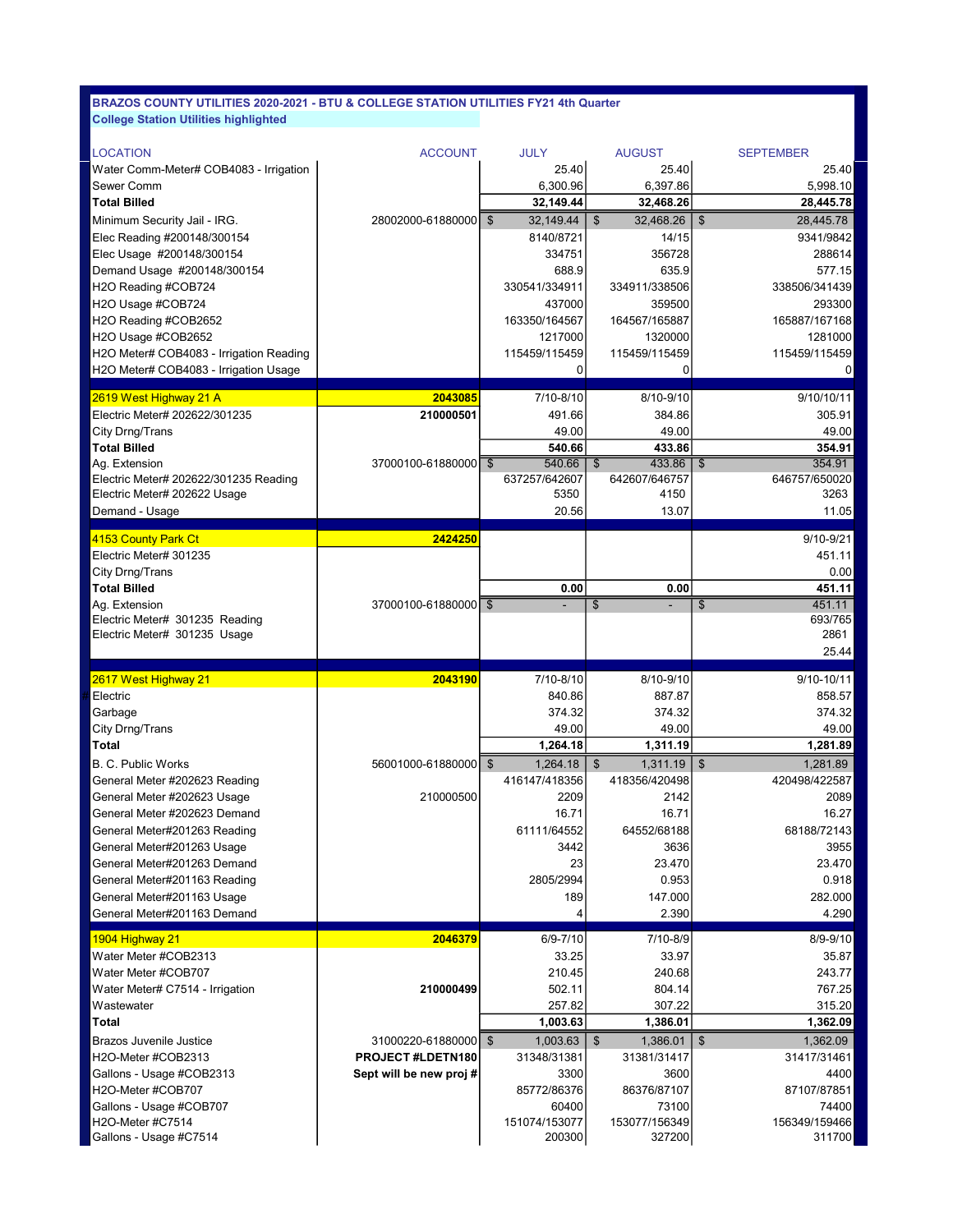| <b>LOCATION</b>                                   | <b>ACCOUNT</b>       | <b>JULY</b>                | <b>AUGUST</b>                  | <b>SEPTEMBER</b>                  |
|---------------------------------------------------|----------------------|----------------------------|--------------------------------|-----------------------------------|
| <b>Tabor Avenue</b>                               | 2046467              | $7/13 - 8/12$              | 8/12-9/11                      | $9/11 - 10/12$                    |
| Electric-Meter # 202470-Demand                    |                      | 219.67                     | 304.21                         | 176.41                            |
| Water Meter#COB5917                               | #COB23628            | 13.80                      | 14.04                          | 14.04                             |
| Dusk/Dawn Lqt                                     | 210000492            | 21.94                      | 21.94                          | 21.94                             |
| Sewer/City Drng/Trans                             |                      | 7.88                       | 8.26                           | 8.26                              |
| Solid Waste                                       |                      | 49.00                      | 49.00                          | 49.00                             |
| Drain - Trans Sm Com                              |                      | 49.00                      | 49.00                          | 49.00                             |
| <b>Total Billed</b>                               |                      | 361.29                     | 446.45                         | 318.65                            |
| Arena Hall - County Clerk                         | 11210020-61880000 \$ | 361.29                     | $\mathfrak{F}$<br>446.45       | $\sqrt[6]{3}$<br>318.65           |
| Electric-Meter # 202470                           |                      | 193640/195934              | 195934/199178                  | 199178/200986                     |
| KWH - Usage #202470                               |                      | 2294                       | 3244                           | 1808                              |
| Demand - Usage                                    |                      | 14.230                     | 13.910                         | 8.470                             |
| H2O-Meter # COB5917                               | #COB23628            | 192/192                    | 192/193                        | 193/194                           |
|                                                   |                      |                            |                                |                                   |
| Gallons - Usage                                   |                      | 0                          | 100                            | 100                               |
| <b>201 North Texas Avenue</b>                     | 2063650              | 7/10-8/9                   | $8/9 - 9/9$                    | $9/9 - 10/10$                     |
| Electric Meter# 200155                            | 210000491            | 2,565.37                   | 2,796.96                       | 2,410.23                          |
| Water Meter# COB2216                              |                      | 64.95                      | 77.56                          | 67.33                             |
| Sewer/Garbage/City Drng/Trans                     |                      | 316.36                     | 336.50                         | 320.16                            |
| <b>Total Billed</b>                               |                      | 2,946.68                   | 3,211.02                       | 2,797.72                          |
| <b>Health Department</b>                          | 26002000-61880000    | $\mathfrak{F}$<br>2,946.68 | \$<br>3,211.02                 | \$<br>2,797.72                    |
| Electric Reading 200155                           |                      | 77815/78814                | 78814/79893                    | 79893/80792                       |
| KWH - Usage 200155                                |                      | 39960                      | 43160                          | 35960                             |
| Demand-Usage                                      |                      | 77.16                      | 85.60                          | 77.04                             |
| Water Reading COB2216                             |                      | 18300/18496                | 18496/18745                    | 18745/18951                       |
|                                                   |                      | 19600                      | 24900                          | 20600                             |
| Water Usage COB2216                               |                      |                            |                                |                                   |
|                                                   |                      |                            |                                |                                   |
| <b>HWY 30/Harvey Road</b>                         | 2069196              | 6/30-7/31                  | 7/31-8/31                      | 8/31-9/30                         |
| Electric-Meter # 202504/300963                    |                      | 54.10                      | 53.15                          | 48.51                             |
| <b>Total Billed</b>                               |                      | 54.10                      | 53.15                          | 48.51                             |
| Citizen Coll. St.- Pct. 3                         | 56005000-61880000    | $\mathfrak{F}$<br>54.10    | $53.15$ \ \$<br>$\mathfrak{F}$ | 48.51                             |
| Electric Reading #202504/300963                   | 210000490            | 1203/1647                  | 1647/2080                      | 2080/2459                         |
| KWH - Usage #202504/300963                        |                      | 444                        | 433                            | 379                               |
| Demand - Usage                                    |                      | 2.71                       | 2.98                           | 2.25                              |
| 12845 FM 2154 180                                 | 247799-197910        | 7/16-8/16                  | 8/16-9/16                      | $9/16 - 10/15$                    |
| Electric-Meter # 08377766                         | new meter #162875197 | 478.48                     | 493.79                         | 401.51                            |
| Water-Meter # 19285011                            |                      | 15.45                      | 18.50                          | 15.45                             |
| Sanitation                                        |                      | 58.46                      | 58.46                          | 59.46                             |
| Sewer/Drain                                       | 210000489            | 29.89                      | 34.96                          | 30.13                             |
| <b>Total Billed</b>                               |                      | 582.28                     | 605.71                         | 506.55                            |
| JP Pct 1                                          | 24101100-61880000    | $\mathfrak{F}$<br>582.28   | $\sqrt[6]{3}$<br>605.71        | $\sqrt[6]{\frac{1}{2}}$<br>506.55 |
| <b>Electric Reading</b>                           |                      | 13564/17626                | 17626/21830                    | 21830/25178                       |
| <b>Electric Usuage</b>                            |                      | 4062                       | 4204                           | 3348                              |
| <b>Water Reading</b>                              |                      | 14.3                       | 16.81                          | 14.03                             |
| Water Usage                                       |                      | 336/337                    | 337/339                        | 339/340                           |
| 12845 FM 2154 140                                 | 247799-198186        | 7/16-8/16                  | 8/16-9/16                      | $9/16 - 10/15$                    |
| Electric-Meter # 08377764                         | new meter #162875195 | 235.93                     | 233.56                         | 205.97                            |
| Water-Meter # 19738675                            |                      | 12.40                      | 15.45                          | 12.40                             |
| Sanitation                                        |                      | 58.46                      | 58.46                          |                                   |
| Sewer/Drain                                       |                      | 22.83                      | 27.90                          | 59.46<br>23.00                    |
| <b>Total Billed</b>                               |                      | 329.62                     | 335.37                         | 300.83                            |
| <b>BCC Pct 1</b>                                  | 30101100-61880000    | $\mathfrak{F}$<br>329.62   | \$<br>335.37                   | $\frac{1}{2}$<br>300.83           |
| <b>Electric Reading</b><br><b>Electric Usuage</b> | 210000488            | 6763/8575<br>1812          | 8575/10365<br>1790             | 10365/11899<br>1534               |

Water Usage 0.00 1.00 0.00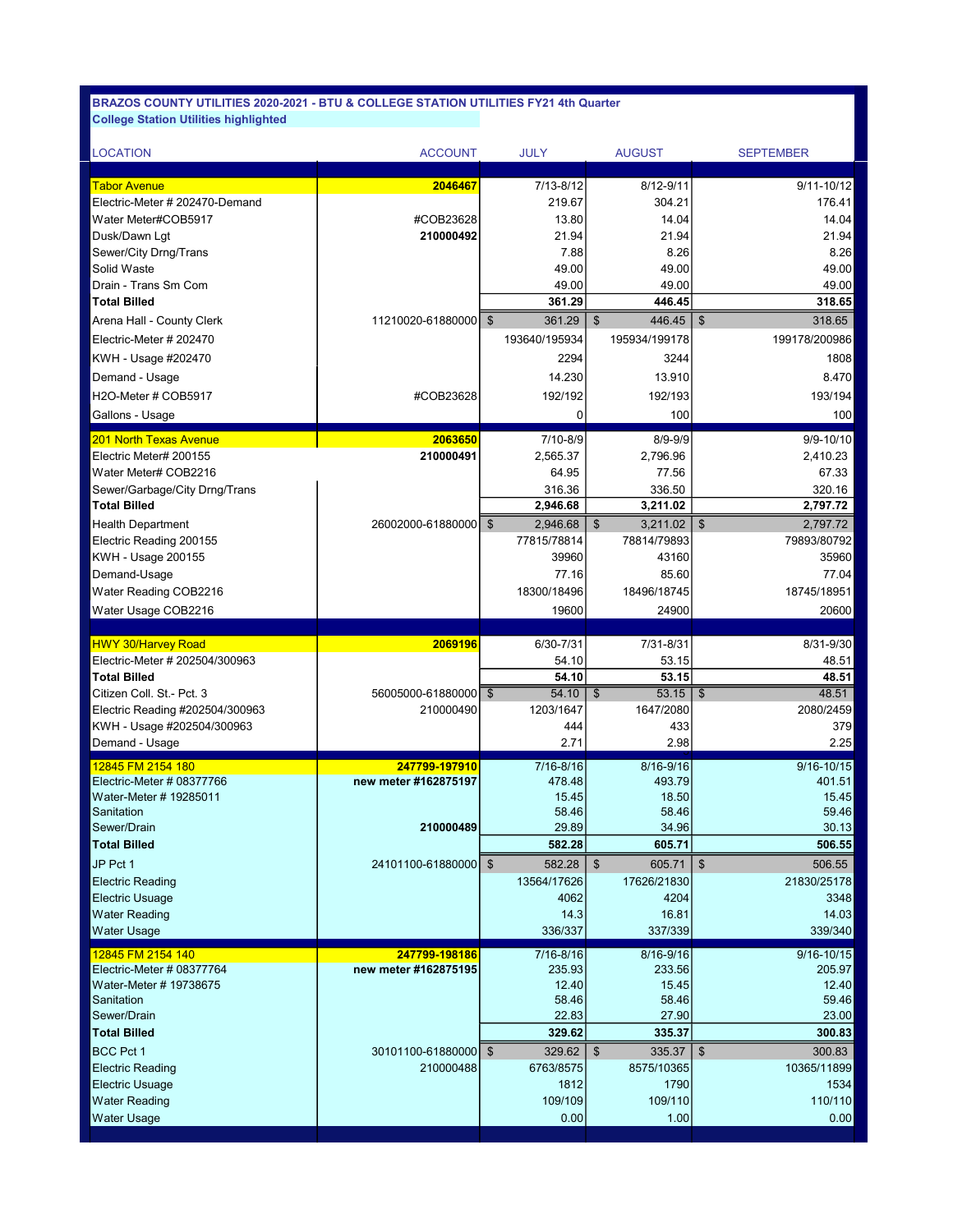| <b>LOCATION</b>                                                  | <b>ACCOUNT</b>           | JULY                     | <b>AUGUST</b>                                   | <b>SEPTEMBER</b>                    |
|------------------------------------------------------------------|--------------------------|--------------------------|-------------------------------------------------|-------------------------------------|
| Millican-21481 K. Fleming Ln                                     | 2075420                  | $7/7 - 8/6$              | $8/6 - 9/5$                                     | $9/5 - 10/6$                        |
| Electric-Meter #137055                                           |                          | 22                       | 23.90                                           | 21.24                               |
| <b>Total Billed</b>                                              |                          | 22.00                    | 23.90                                           | 21.24                               |
| Landfill - R&B                                                   | 56005000-61880000        | $\mathfrak{S}$<br>22.00  | 23.90                                           | 21.24                               |
| Electric Reading #137055                                         | 210000487                | 12903/12973              | 12973/13065                                     | 13065/13126                         |
| KWH - Usage #137055                                              |                          | 70                       | 92                                              | 61                                  |
| 1495 Silver Hill Road                                            | 2075769                  | 7/10-8/10                | 8/10-9/10                                       | 9/10-10/11                          |
| Electric Meter#202892                                            |                          | 39.09                    | 39.89                                           | 34.55                               |
| Water Meter #COB1033                                             |                          | 13.80                    | 13.80                                           | 13.80                               |
| Dusk/Dawn Light                                                  |                          | 10.97                    | 10.97                                           | 10.97                               |
| Total                                                            |                          | 63.86                    | 64.66                                           | 59.32                               |
| Citizen Coll. Site-Pct. 2                                        | 56005000-61880000        | $\mathfrak{S}$<br>63.86  | \$<br>64.66                                     | \$<br>59.32                         |
| Electric-Meter Reading#202892                                    | 210000486                | 32178/32443              | 32443/32717                                     | 32717/32931                         |
| KWH - Usage Meter Usage #202892                                  |                          | 265                      | 274                                             | 214                                 |
| Demand - Usage                                                   |                          | 1.62                     | 2.54                                            | 2.31                                |
| Water Meter #COB1033 Reading                                     | COB#24709                | 17/17                    | 17/17                                           | 17/17                               |
| Water Meter #COB1033 Usage                                       |                          | 0                        | 0                                               | 0                                   |
| 21481 Kathy Fleming RD G                                         | 2075791                  | $7/7 - 8/6$              | $8/6 - 9/5$                                     | $9/5 - 10/6$                        |
| Electric-Meter # 202058                                          |                          | 16.95                    | 17.11                                           | 17.11                               |
| <b>Total Billed</b>                                              |                          | 16.95                    | 17.11                                           | 17.11                               |
| Millican Citizen Coll. Site                                      | 56005000-61880000        | \$<br>16.95              | $\mathfrak{S}$<br>17.11                         | \$<br>17.11                         |
| Electric Reading #202058                                         | 210000457                | 2755/2766                | 2766/2779                                       | 2779/2792                           |
| KWH - Usage #202058                                              |                          | 11                       | 13                                              | 13                                  |
| Demand - Usage                                                   |                          | 1.97                     | 1.38                                            | 1.26                                |
| 7250 Raymond Stotz. Pkwy.                                        | 2075818                  | 7/9-8/9                  | $8/9 - 9/8$                                     | $9/8 - 10/8$                        |
| Electric Meter# 202090/300219                                    |                          | 24.41                    | 24.93                                           | 20.37                               |
| Dusk/Dawn Light                                                  |                          | 22.12                    | 22.12                                           | 22.12                               |
| <b>Total Billed</b>                                              |                          | 46.53                    | 47.05                                           | 42.49                               |
| Citizen Coll. Site-Pct. ?                                        | 56005000-61880000   \$   | 46.53<br>5323/5421       | 47.05<br>$\boldsymbol{\mathsf{S}}$<br>5421/5525 | 42.49<br>$\sqrt[6]{3}$<br>5525/5576 |
| Electric Reading Meter #202090<br>Electric - Usage Meter #202090 | 210000485                | 98                       | 104                                             | 51                                  |
| Demand - Usage                                                   |                          | 1.26                     | 1.25                                            | 1.08                                |
|                                                                  |                          |                          |                                                 |                                     |
|                                                                  | 2075819                  | $7/7 - 8/3$              | $8/4 - 9/3$                                     | $9/4 - 10/5$                        |
| 15227 Royder Road                                                | Req 00048509             | 11.06                    | 11.06                                           | 11.06                               |
| Security Light (building will be later)                          | 56001000-61880000        | \$<br>11.06              | 11.06                                           | 11.06                               |
| Dusk/Dawn Light                                                  | 210000483                |                          |                                                 |                                     |
| 9125 Mumford Rd.                                                 | 2077216                  | 7/12-8/11                | 8/11-9/10                                       | $9/10 - 10/11$                      |
| Electric Meter#202753                                            |                          | 41.83                    | 40.29                                           | 38.75                               |
| <b>Total Billed</b>                                              |                          | 41.83                    | 40.29                                           | 38.75                               |
| Citizen Coll. Site-Pct. 4                                        | 56005000-61880000        | $\overline{\$}$<br>41.83 | 40.29<br>$\mathfrak{S}$                         | 38.75<br>\$                         |
| Electric-Meter # 202753                                          | 210000484                | 5576/5877                | 5877/6160                                       | 6160/6426                           |
| KWH - Usage #202753                                              |                          | 301<br>3.01              | 283<br>3.41                                     | 265                                 |
| Demand - Usage                                                   |                          |                          |                                                 | 3.25                                |
| 1904 Hwy 21                                                      | 2046376                  | 6/10-7/10                | 7/10-8/10                                       | 8/10-9/10                           |
| Electric Meter# 200699                                           |                          | 8644.07                  | 8966.39                                         | 9595.75                             |
| Garbage                                                          | 210000459                | 420.00                   | 420.00                                          | 420.00                              |
| City Drng/Trans<br>Total                                         |                          | 49.00<br>9,113.07        | 49.00<br>9,435.39                               | 49.00<br>10,064.75                  |
| Juvenile Justice Center                                          | 31000200-61880000   \$   | 9,113.07                 | \$<br>9,435.39                                  | 10,064.75<br>\$                     |
|                                                                  |                          |                          |                                                 |                                     |
| Electric-Meter #200699                                           | <b>PROJECT #LDETN180</b> | 17520/18939              | 18939/20440                                     | 20440/22039                         |
| KWH - USAGE #200699<br>Demand - Usage                            | Sept will be new proj#   | 136196<br>262.18         | 144107<br>263.92                                | 153573<br>284.26                    |
|                                                                  |                          |                          |                                                 |                                     |
| 21550 Kathy Fleming Rd                                           | 2043084                  | $7/7 - 8/6$              | $8/9 - 9/5$                                     | $9/5 - 10/6$                        |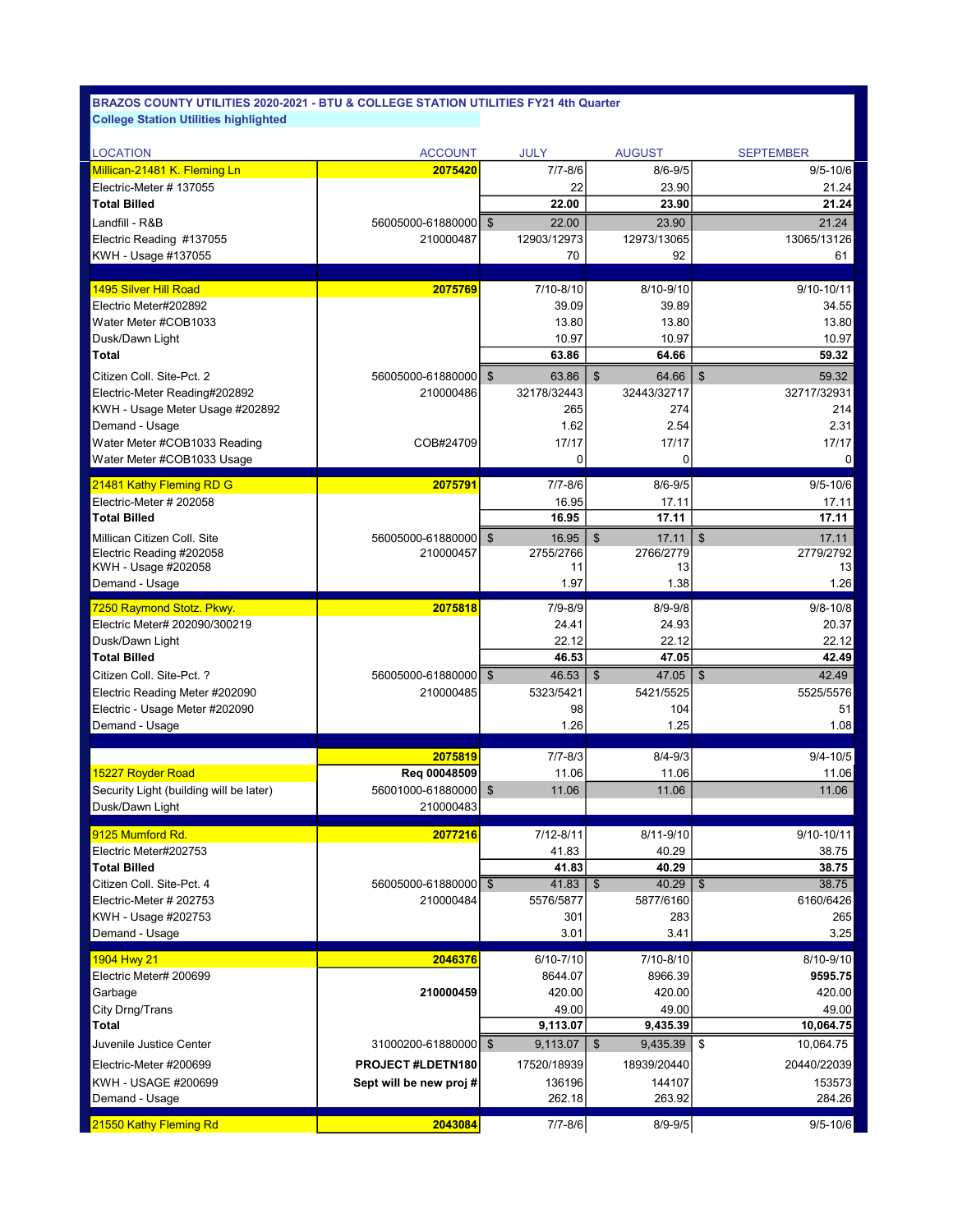| LOCATION                             | <b>ACCOUNT</b>         | <b>JULY</b>              | <b>AUGUST</b>                      | <b>SEPTEMBER</b>                    |
|--------------------------------------|------------------------|--------------------------|------------------------------------|-------------------------------------|
| Electric-Meter # 144519              |                        | 170.52                   | 180.39                             | 171.04                              |
| <b>Total Billed</b>                  |                        | 170.52                   | 180.39                             | 171.04                              |
| South Tower - Millican               | 11000500-61880000      | $\mathfrak{F}$<br>170.52 | $\mathfrak{S}$<br>180.39           | $\boldsymbol{\mathsf{S}}$<br>171.04 |
| Electric-Meter # 144519              | 210000460              | 173243/175044            | 175044/176960                      | 176960/178767                       |
| KWH-Usage #144519                    |                        | 1801                     | 1916                               | 1807                                |
| Demand-Usage                         |                        | 4.09                     | 4                                  | 3.64                                |
|                                      |                        |                          |                                    |                                     |
| 207 S Washington Ave                 | 2016114                | 6/30-7/31                | 7/31-8/31                          | 8/31-9/30                           |
| Water-Meter # COB2415                |                        | 38.25                    | 37.54                              | 38.01                               |
| Wastewater                           |                        | 28.4                     | 27.26                              | 28.02                               |
| <b>Total Billed</b>                  |                        | 66.65                    | 64.80                              | 66.03                               |
| Admin Bldg                           | 11000500-61880000      | $\mathfrak{S}$<br>66.65  | \$<br>64.80                        | $\boldsymbol{\mathsf{S}}$<br>66.03  |
| Water - Reading COB2415              | 210000481              | 10877/10931              | 10931/10982                        | 10982/11035                         |
| Water - Usuage COB2415               |                        | 5400                     | 5100                               | 5300                                |
|                                      |                        |                          |                                    |                                     |
| 200 Texas Ave                        | 2016113                | 6/30-7/31                | 7/31-8/31                          | 8/31-9/30                           |
| Water-Meter #COB2386                 |                        | 68.00                    | 81.81                              | 220.56                              |
| Wastewater                           |                        | 75.90                    | 97.94                              | 319.48                              |
| <b>Total Billed</b>                  | 11000500-61880000      | 143.90                   | 179.75                             | 540.04                              |
| Water - Reading COB2386              | Admin Bldg             | 23108/23287              | 23287/23524                        | 86/89                               |
| Water - Usuage COB2386               | 210000482              | 17900                    | 23700                              | 82000                               |
| 200 Texas Ave                        | 2016112                | 6/30-7/31                | 7/31-8/31                          | 8/31-9/30                           |
| Electric-Meter # 200735              |                        | 10,142.75                | 9,870.26                           | 9,820.04                            |
| Water-Meter # COB523                 | COB#62484              | 70.77                    | 89.57                              | 99.57                               |
| Wastewater                           |                        | 97.56                    | 127.58                             | 143.54                              |
| Solid Waste                          |                        | 280.00                   | 280.00                             | 280.00                              |
| Drainage/Transporation               |                        | 49.00                    | 49.00                              | 49.00                               |
| <b>Total Billed</b>                  |                        | 10,640.08                | 10,416.41                          | 10,392.15                           |
| Admin Bldg                           | 11000500-61880000   \$ | 10,640.08                | \$<br>10,416.41                    | \$<br>10,392.15                     |
| Electric Reading #200735             | 210000456              | 59622/60407              | 60407/61203                        | 61203/61907                         |
| Electric Usuage #200735              |                        | 150720                   | 152832                             | 135168                              |
| Demand Usuage                        |                        | 335.23                   | 307.78                             | 356.54                              |
| Water Reading - COB523               | COB#62484              | 14310/14546              | 14546/14861                        | 14861/15218                         |
| Water Usuage - COB523                |                        | 23600                    | 31500                              | 35700                               |
|                                      |                        |                          |                                    |                                     |
| <b>13071 Ferrell Creek Road</b>      | 2042814                | 6/20/7/20                | 7/20-8/18                          | 8/18-9/18                           |
| Electric - Meter# 144714             |                        | 16.35                    | 16.00                              | 16.25                               |
| Light                                | Reg 00048509           | 11.06                    | 11.06                              | 11.06                               |
| <b>Total Billed</b>                  |                        | 27.41                    | 27.06                              | 27.31                               |
| R&B                                  | 56001000-61880000   \$ | 27.41                    | $\boldsymbol{\mathsf{S}}$<br>27.06 | $\frac{1}{2}$<br>27.31              |
| Electric - Reading #144714           | 210000462              | 639/643                  | 643/643                            | 643/646                             |
| Electric - Usage #144714             |                        | 4                        | $\overline{0}$                     | 3 <sup>1</sup>                      |
| 5827 Leonard Road                    | 2212626                | 7/10-8/9                 | $8/9 - 9/9$                        | 9/9-10/10                           |
|                                      |                        |                          |                                    |                                     |
| General Service Meter# 200183/203742 |                        | 7,403.76                 | 8,334.36                           | 6649.17                             |
| Water Comm Meter# COB656             |                        | 93.83                    | 126.91                             | 137.62                              |
| Sewer                                |                        | 51.20                    | 104.02                             | 121.12                              |
| Garbage                              |                        | 1,046.03                 | 1,046.03                           | 1046.03                             |
| Drain-Trans Lg Com                   |                        | 210.00                   | 210.00                             | 210.00                              |
| <b>Total Billed</b>                  | 210000454              | 8,804.82                 | 9,821.32                           | 8,163.94                            |
| Expo                                 | 36000100-61880000   \$ | 8,804.82                 | 9,821.32                           | 8,163.94                            |
| Electric - Reading #200183           | #203742                | 28241/28682              | 28682/29214                        | 29214/29659                         |
| Electric - Usage #200183             |                        | 84672                    | 102144                             | 85440                               |
| Electric Meter #200183 DEMAND        |                        | 319.49                   | 339.65                             | 258.62                              |
| Water Reading - #COB656              |                        | 121086/121200            | 121200/121453                      | 121453/121751                       |
| Water Usage - #COB656                |                        | 11400                    | 25300                              | 29800                               |
|                                      |                        |                          |                                    |                                     |
| 1700 Highway 21                      | 2213212                | 6/10-7/10                | 7/10-8/10                          | 8/10-9/10                           |
| General Service Meter# 201020        |                        | 4,361.17                 | 4,535.83                           | 4,942.10                            |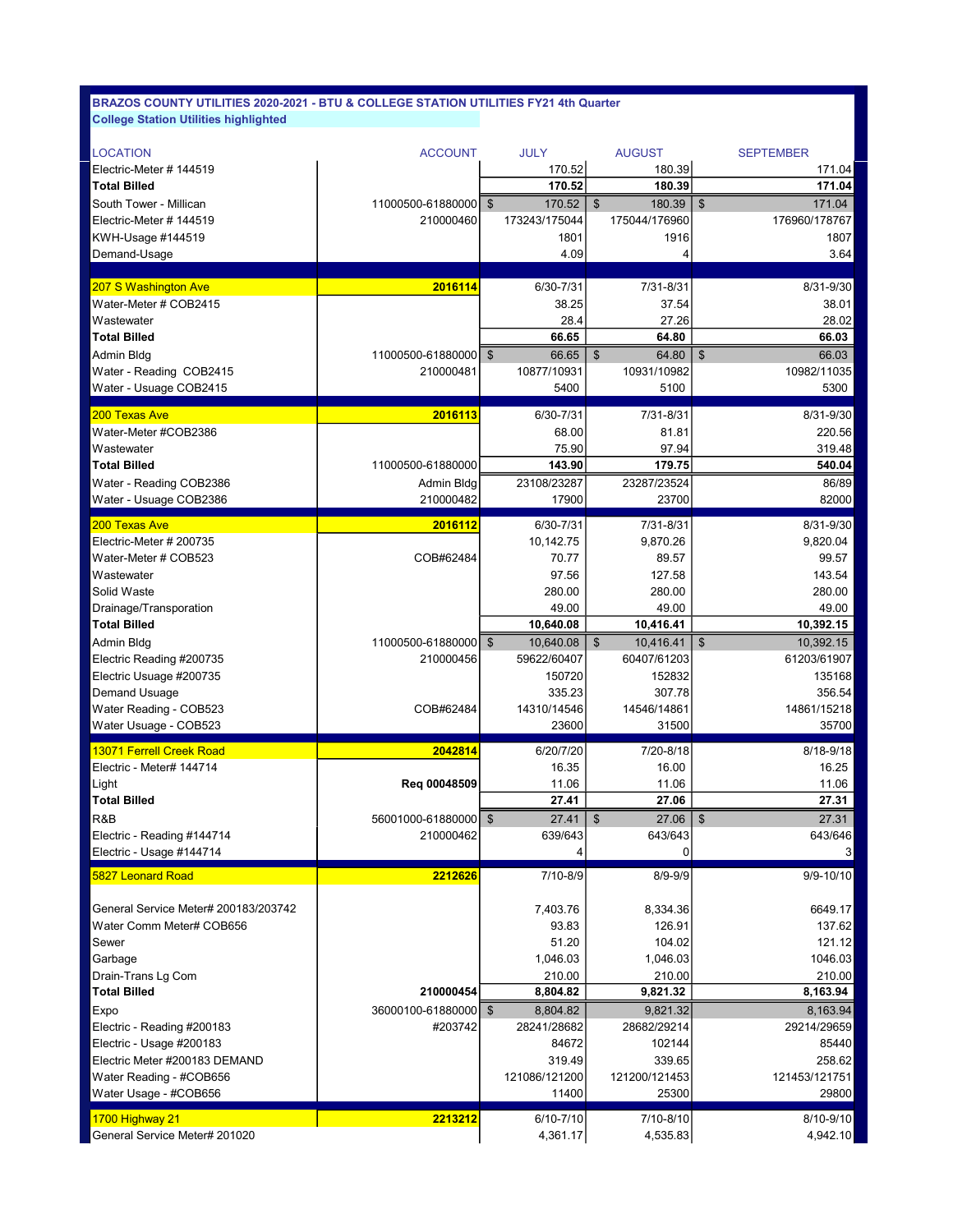| <b>LOCATION</b>                            | <b>ACCOUNT</b>    | <b>JULY</b>                           | <b>AUGUST</b>         | <b>SEPTEMBER</b>                      |
|--------------------------------------------|-------------------|---------------------------------------|-----------------------|---------------------------------------|
| Water Comm Meter# COB2363                  |                   | 47.53                                 | 47.77                 | 49.91                                 |
| Water Comm Meter# COB2667 - Irrigation     |                   | 188.43                                | 595.65                | 902.67                                |
| Wastewater                                 |                   | 43.22                                 | 43.60                 | 47.02                                 |
| Solid Waste                                |                   | 125.00                                | 125.00                | 125.00                                |
| <b>Total Billed</b>                        | 210000452         | 4,765.35                              | 5,347.85              | 6,066.70                              |
| SO Admin                                   | 28000100-61880000 | $\boldsymbol{\mathsf{S}}$<br>4,765.35 | \$<br>5,347.85        | $\boldsymbol{\mathsf{s}}$<br>6,066.70 |
| Electric - Reading #201020                 |                   | 75960/76655                           | 76655/77392           | 77392/78150                           |
| Electric - Usage #201020                   |                   | 66720                                 | 70752                 | 72768                                 |
| Demand Usage                               |                   | 136.8                                 | 138.34                | 163.87                                |
| Water Reading - Meter #COB2363             |                   | 11403/11496                           | 11496/11590           | 11590/11693                           |
| Water Usage #COB2363                       |                   | 9300                                  | 9400                  | 10300                                 |
| Water Reading - Meter #COB2667             |                   | 116300/116985                         | 116985/119381         | 119381/123067                         |
| Water Usage #COB2667                       |                   | 68500                                 | 239600                | 368600                                |
| <b>5827 Leonard Road</b>                   | 2212625           | 7/10-8/9                              | $8/9 - 9/9$           | $9/9 - 10/10$                         |
| General Service Meter# 200152              | #200458           | 5,027.09                              | 4,503.51              | 5,632.17                              |
| Water Meter #COB673                        |                   | 139.29                                | 111.21                | 207.60                                |
| Water Meter# C7552(irrigation eff 4/12/13) |                   | 162.01                                | 190.57                | 284.11                                |
| Sewer                                      |                   | 123.78                                | 78.94                 | 232.84                                |
| <b>Total Billed</b>                        |                   | 5,452.17                              | 4,884.23              | 6,356.72                              |
| Expo                                       | 36000100-61880000 | $\boldsymbol{\mathsf{S}}$<br>5,452.17 | $\$\$<br>4,884.23     | $\boldsymbol{\mathsf{S}}$<br>6,356.72 |
| Electric - Reading #200152                 | 210000451         | 41364/42080                           | 42080/42695           | 42695/43666                           |
| Electric - Usage #200152                   |                   | 57280                                 | 49200                 | 77680                                 |
| General Service Meter# 200152-demand       |                   | 216.64                                | 200.08                | 202.80                                |
| Water - Reading #COB673                    |                   | 36226/36531                           | 36531/36718           | 36718/37310                           |
| Water - Usage #COB673                      |                   | 30500                                 | 18700.00              | 59200                                 |
| Water - Reading #C7552                     |                   | 19908/20482                           | 200482/21176          | 21176/22263                           |
| Water - Usage #C7552                       |                   | 57400                                 | 69400.00              | 108700                                |
| <b>5827 Leonard Road</b>                   | 2212627           | 7/10-8/9                              | $8/9 - 9/9$           | 9/9-10/10                             |
| General Service Meter# 200186              |                   | 4,663.25                              | 3827.01               | 4,247.35                              |
| Water Comm Meter# COB671                   |                   | 137.15                                | 110.49                | 132.15                                |
| Water Comm Meter# COB674                   |                   | 214.50                                | 191.89                | 178.08                                |
| Sewer                                      |                   | 364.22                                | 285.56                | 298.10                                |
| <b>Total Billed</b>                        |                   | 5,379.12                              | 4,414.95              | 4,855.68                              |
| Expo                                       | 36000100-61880000 | $\boldsymbol{\mathsf{S}}$<br>5,379.12 | $\$\$<br>4,414.95     | $\boldsymbol{\mathsf{S}}$<br>4,855.68 |
| Electric - Reading #200186                 | 210000450         | 61731/62451                           | 62451/62986           | 62986/63685                           |
| Electric - Usage #200186                   |                   | 57600                                 | 42800                 | 55920                                 |
| Electric - Reading #200186 DEMAND          |                   | 187.44                                | 166.64                | 160.16                                |
| Water Reading #COB671                      |                   | 44255/44551                           | 44551/44735           | 44735/45010                           |
| Water Usage #COB671                        |                   | 29600                                 | 18400                 | 27500                                 |
| Water Reading #COB674/COBR42               |                   | 39930/40551                           | 0/526                 | 526/994                               |
| Water Usage #COB6674/COBR42                |                   | 62100                                 | 52600                 | 46800                                 |
| 5827 Leonard Road #E                       | 2300181           | 7/10-8/9                              | $8/9 - 9/9$           | 9/9-10/10                             |
| Electric Meter #200187 New Meter # 200786  |                   | 2373.19                               | 3449.89               | 2070.62                               |
| Water Meter C7551                          | 210000449         | 246.98                                | 203.66                | 108.46                                |
| Sewer                                      |                   | 361.66                                | 292.50                | 140.50                                |
| <b>Total Billed</b>                        |                   | 2,981.83                              | 3,946.05              | 2,319.58                              |
|                                            |                   |                                       |                       |                                       |
| Expo                                       | 36000100-61880000 | 2981.83                               | 3946.05               | 2319.58                               |
| Electric Meter #200187 - Reading           |                   | 6582/6704                             | 6704/6811             | 6811/6900                             |
| Electric Meter #200187 - Usage KWH         |                   | 29280                                 | 25680                 | 21360                                 |
| Electric Meter #200187 - Demand KW         |                   | 94.08                                 | 188.4                 | 94.2                                  |
| <b>Water Reading</b>                       |                   | 25847/26778                           | 26778/27527           | 27527/27876                           |
| Water Usage                                |                   | 93100                                 | 74900                 | 34900                                 |
|                                            |                   |                                       |                       |                                       |
| 5827 Leonard Rd #D<br>Electric             | 2212628           | 7/10-8/9<br>1,965.20                  | $8/9 - 9/9$<br>782.92 | 9/9-10/10<br>1,691.19                 |
| Water Meter #COB21919                      | #COB21919         | 51.82                                 | 44.20                 | 46.58                                 |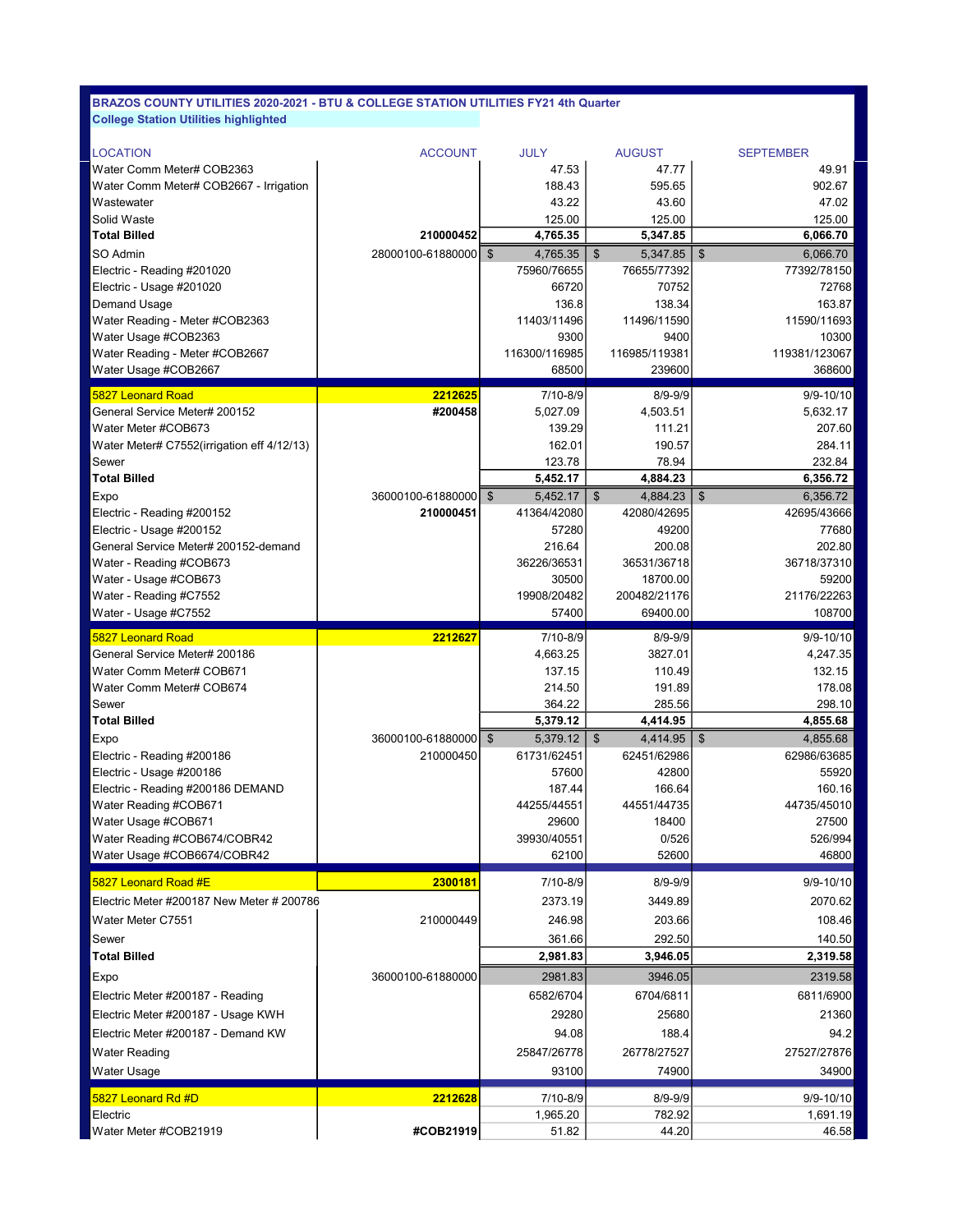| <b>LOCATION</b>                  | <b>ACCOUNT</b>            | <b>JULY</b>                | <b>AUGUST</b>  | <b>SEPTEMBER</b>                      |
|----------------------------------|---------------------------|----------------------------|----------------|---------------------------------------|
| Water Meter #COB14619            | 210000448                 | 76.09                      | 39.92          | 78.47                                 |
| Water Meter #C7694 Irrig.        |                           | 25.40                      | 25.40          | 25.40                                 |
| Water Meter #COB2448 Irrig.      |                           | 531.63                     | 761.77         | 812.23                                |
| Sewer/Garbage                    |                           | 138.88                     | 68.96          | 134.32                                |
| <b>Total Billed</b>              |                           | 2,789.02                   | 1,723.17       | 2,788.19                              |
| Expo                             | 36000100-61880000         | $\mathfrak{F}$<br>2,789.02 | \$<br>1,723.17 | $\boldsymbol{\mathsf{S}}$<br>2,788.19 |
| Electric - Reading #144358       |                           | 28697/30104                | 30104/30517    | 30517/31833                           |
| Electric - Usage #144358         |                           | 1047                       | 413            | 1316                                  |
| Electric Meter #144358 demand    |                           | 16.46                      | 12.04          | 14.62                                 |
| Electric - Reading #144360       |                           | 29471/30775                | 30775/31261    | 31261/32486                           |
| Electric - Usage #144360         |                           | 1304                       | 486            | 1225                                  |
| Electric Meter #144360 demand    |                           | 15.34                      | 14.83          | 15.75                                 |
| Electric - Reading #144356       |                           | 29757/31837                | 31837/32378    | 32378/34120                           |
| Electric - Usage #144356         |                           | 2080                       | 541            | 1742                                  |
| Electric Meter #144356 demand    |                           | 21.11                      | 21.04          | 19.9                                  |
| Electric - Reading #144359       |                           | 45042/46264                | 46264/46529    | 46519/47222                           |
| Electric - Usage #144359         |                           | 1222                       | 255            | 703                                   |
| Electric Meter# 144359 demand    |                           | 17.3                       | 10.39          | 11.77                                 |
| Electric - Reading #144353       |                           | 57882/89829                | 59829/60566    | 60566/62182                           |
| Electric - Usage #144353         |                           | 2007                       | 737            | 1616                                  |
| Electric Meter# 144353 demand    |                           | 17.34                      | 17.89          | 15.7                                  |
| Electric - Reading #144349       |                           | 59394/61487                | 61487/62148    | 62148/63759                           |
| Electric - Usage #144349         |                           | 2093                       | 661            | 1611                                  |
| Electric Meter #144349 demand    |                           | 21.36                      | 12.51          | 15.07                                 |
| Electric - Reading #144355       |                           | 84431/86176                | 86176/87029    | 87029/88779                           |
| Electric - Usage #144355         |                           | 1745                       | 853            | 1750                                  |
| Electric Meter #144355 demand    |                           | 18.12                      | 20.59          | 17.28                                 |
| Electric - Reading #144354       |                           | 81436/83485                | 83485/84435    | 84435/83297                           |
| Electric - Usage #144354         |                           | 2049                       | 950            | 1862                                  |
| Electric Meter #1443584 demand   |                           | 20.81                      | 20.14          | 14.53                                 |
| Electric - Reading #144350       |                           | 96501/99447                | 99447/100340   | 100340/102082                         |
| Electric - Usage #144350         |                           | 2946                       | 890            | 1742                                  |
| Electric Meter #144350 demand    |                           | 19.01                      | 17.51          | 17.1                                  |
| Electric - Reading #144406       |                           | 96118/97869                | 97869/98613    | 98613/100949                          |
| Electric - Usage #144406         |                           | 1751                       | 744            | 2336                                  |
| Electric Meter #144406 demand    |                           | 15.73                      | 15.93          | 15.94                                 |
| Electric - Reading #144405       |                           | 15723/16305                | 16305/16422    | 16422/16499                           |
| Electric - Usage #144405         |                           | 582                        | 117            | 77                                    |
| Electric Meter #144405 demand    |                           | 4.72                       | 4.57           | 8.88                                  |
| Electric - Reading #144351       |                           | 92608/93413                | 93413/93470    | 934701/94402                          |
| Electric - Usage #144351         |                           | 805                        | 57             | 932                                   |
| Electric Meter #144351 demand    |                           | 18.08                      | 17.95          | 17.93                                 |
| Water Reading - COB21919         | COB21919                  | 4579/4690                  | 4690/4769      | 4769/4858                             |
| Water Usage - COB21919           |                           | 11100                      | 7900           | 8900                                  |
| Water Reading - COB14619         |                           | 6939/7152                  | 7152/7213      | 7213/7436                             |
| Water Usage - COB14619           |                           | 21300                      | 6100           | 8900                                  |
| Water Reading - C7694            |                           | 140717/140717              | 140717/140717  | 140717/140717                         |
| Water Usage - C7694              |                           | 0                          |                | 0                                     |
| Wqater Usage-COB2448             |                           | 183805/185932              | 185932/189026  | 189026/192332                         |
| Water Reading - COB2448          |                           | 212700                     | 309400         | 330600                                |
|                                  |                           |                            |                |                                       |
| 1904 Hwy 21                      | 2222795                   | 6/10-7/10                  | 7/10-8/10      | 8/10-9/10                             |
| Electric Meter# 200701           |                           | 745.64                     | 703.00         | 770.58                                |
| Water Meter #COB27335            |                           | 41.82                      | 37.54          | 39.92                                 |
| City Drng/Trans                  | 210000455                 | 120.10                     | 76.26          | 120.90                                |
| <b>Total Billed</b>              |                           | 907.56                     | 816.80         | 931.40                                |
| Juvenile - Portable Bldgs        | 31000200-61880000         | \$<br>907.56               | \$<br>816.80   | $\boldsymbol{\mathsf{S}}$<br>931.40   |
| Electric - Reading Meter #200701 | PROJECT #LDETN180         | 16206/16329                | 16329/16446    | 16446/16585                           |
| Electric - Usage Meter #200701   | Sep will be new project # | 9840                       | 9360           | 11120                                 |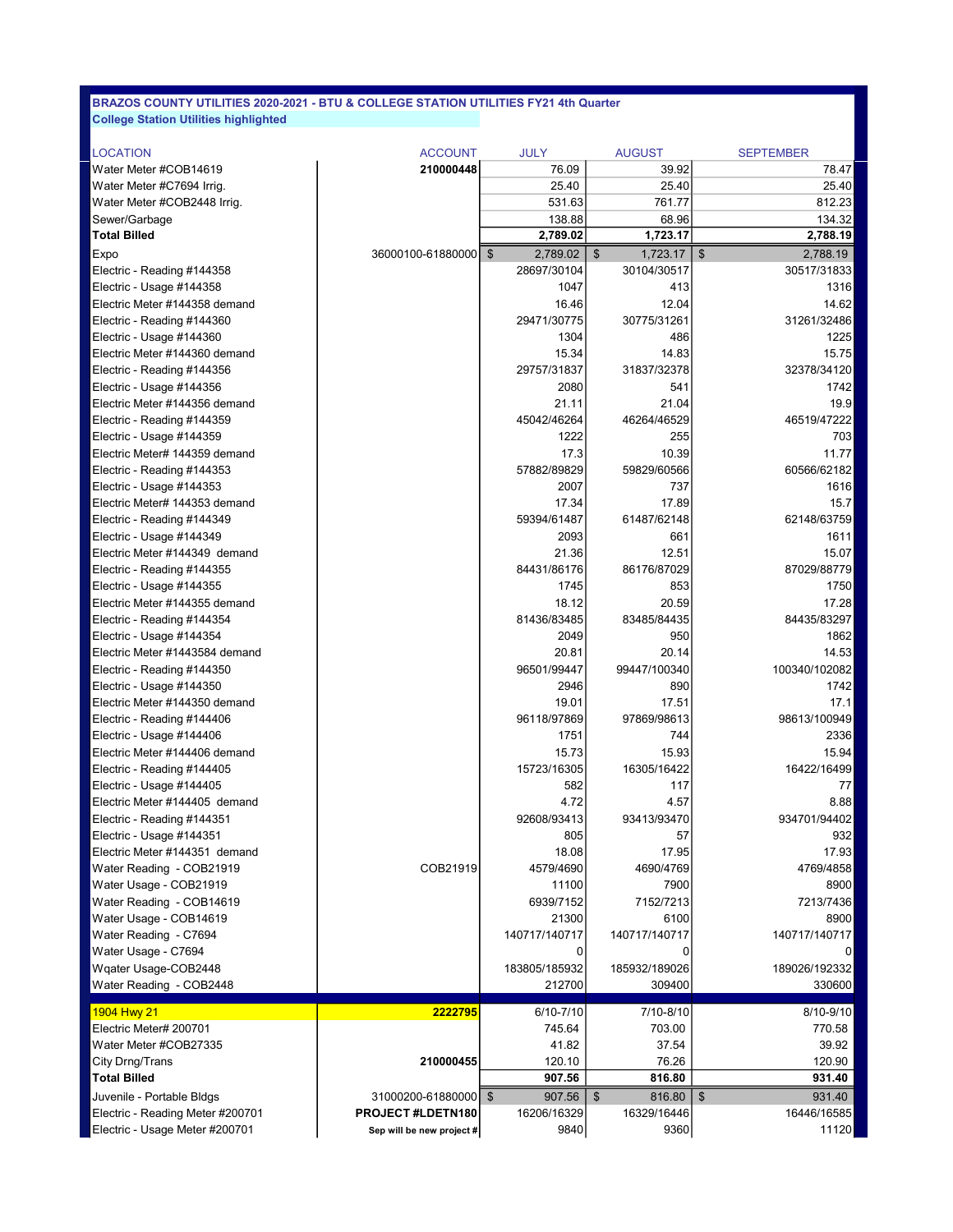| <b>LOCATION</b>                 | <b>ACCOUNT</b>         | <b>JULY</b> | <b>AUGUST</b>               | <b>SEPTEMBER</b>                    |
|---------------------------------|------------------------|-------------|-----------------------------|-------------------------------------|
| Electric - Reading Demand       |                        | 25.68       | 23.8                        | 23.8                                |
| Water Usage - COB27335          |                        | 643/712     | 712/763                     | 763/824                             |
|                                 |                        | 6900        | 5100                        | 6100                                |
| 1821 Sandy Pt Rd #B             | 2293418                | 7/10-8/9    | $8/9 - 9/9$                 | 9/9-10/10                           |
| Electric Meter #144319          | 210000458              | 64.01       | 71.30                       | 47.64                               |
| Water Meter #COB1979/61504      |                        | 26.02       | 103.14                      | 66.96                               |
| Dusk/Dawn Lgt                   |                        | 98.75       | 98.75                       | 98.75                               |
| Wastewater                      |                        | 26.12       | 149.24                      | 91.48                               |
| Solid Waste                     |                        | 49.00       | 49.00                       | 49.00                               |
| <b>Total Billed</b>             |                        | 263.90      | 471.43                      | 353.83                              |
|                                 | 28002000-61880000   \$ | 263.90      | \$<br>471.43                | $\sqrt[6]{\frac{1}{2}}$<br>353.83   |
| Electric Reading #144319        |                        | 42116/42661 | 42661/43288                 | 43288/43649                         |
| Electric - Usage #144319        |                        | 545         | 627                         | 361                                 |
| Demand Usage                    |                        | 2.970       | 3.620                       | 2.800                               |
| Water Reading Meter #COB1979    | COB#61504              | 3771/3819   | 3819/4191                   | 419/4411                            |
| Water - Usage Meter #COB1979    |                        | 4800        | 37200                       | 22000                               |
| 1821 Sandy Pt Rd                | 2295873                | 7/10-8/9    | $8/9 - 9/9$                 | $9/9 - 10/10$                       |
| Electric Meter #200146          | 210000461              | 370.09      | 526.47                      | 432.88                              |
| Water Meter #COB4089            |                        | 27.54       | 30.40                       | 25.64                               |
| Wastewater                      |                        | 11.30       | 15.86                       | 8.26                                |
| <b>Total Billed</b>             |                        | 408.93      | 572.73                      | 466.78                              |
|                                 | 28002000-61880000   \$ | 408.93      | $\mathfrak{s}$<br>572.73    | $\sqrt[6]{\frac{1}{2}}$<br>466.78   |
| Electric Reading #200146/203587 |                        | 2225/2265   | 2265/2318                   | 53/54                               |
| Electric - Usage #200146/203587 |                        | 3200.00     | 4240.00                     | 3520.00                             |
| Demand Usage #200146/203587     |                        | 16.32       | 25.36                       | 20.24                               |
| Water Reading #COB4089          |                        | 1898/1907   | 1907/1928                   | 1928/1929                           |
| Water usuage #COB4089           |                        | 900         | 2100                        | 100                                 |
|                                 |                        |             |                             |                                     |
|                                 |                        |             |                             |                                     |
| 5440 Jones Rd                   | 2337552                | 7/10-8/9    | $8/9 - 9/9$                 | 9/9-10/10                           |
| Electirc Meter #200214          |                        | 100.94      | 136.54                      | 129.42                              |
| Drainage                        |                        | \$49.00     | \$49.00                     | \$49.00                             |
| Total Billed                    | 210000480              | 149.94      | 185.54                      | 178.42                              |
|                                 | 36000100-61880000 \$   | 149.94      | $\mathfrak{L}$<br>185.54    | $\boldsymbol{\mathsf{S}}$<br>178.42 |
| Electric Reading #200214        | #203821                | 515/527     | 527/544                     | 544/560                             |
| Electric Usage #200214          |                        | 960         | 1360                        | 1280                                |
| Demand Usage #200214            |                        | 5.04        | 7.04                        | 7.6                                 |
| 5827 Leonard Rd                 | 2212630                | $7/9 - 8/8$ | $8/9 - 9/9$                 | $9/9 - 10/10$                       |
| Water/ Irrigation #COB2525      | Reg00048505            | 24.25       | 19.49                       | 18.3                                |
| <b>Total Billed</b>             | 210000479              | 24.25       | 19.49                       | 18.30                               |
| <b>Equine Center</b>            | 36000100-61880000 \$   | 24.25       | $\mathfrak{s}$<br>19.49 \$  | 18.30                               |
| Water Reading #COB2525          |                        | 2859/2884   | 2884/2889                   | 2889/2889                           |
| Water Usage #COB2525            |                        | 2500        | 500                         | 0                                   |
|                                 |                        |             |                             |                                     |
| 5827 Leonard Rd                 | 2212629                | 7/9-8/9     | $8/9 - 9/9$                 | $9/9 - 10/9$                        |
| Water Meter #COB2678(COB26692)  | Req00048505            | 25.4        | 25.4                        | 25.4                                |
| Wastewater                      | 210000478              | \$7.88      | \$7.88                      | \$7.88                              |
| <b>Total Billed</b>             |                        | 33.28       | 33.28                       | 33.28                               |
| <b>Equine Center</b>            | 36000100-61880000 \$   | 33.28       | $\sqrt[6]{3}$<br>$33.28$ \$ | 33.28                               |
| Water Reading #COB2678          |                        | 89/89       | 89/89                       | 89/89                               |
| Water Usage #COB2678            |                        | 0           | 0                           |                                     |
| 4151 County Park Court          |                        | 7/22-8/21   | 8/21-9/21                   | $9/21 - 10/21$                      |
| Electric Meter #201745          | 2337093                | 168.49      | 185.4                       | 195.11                              |
| Electric Meter #203638          |                        | 1650.22     | 1642.3                      | 1360.79                             |
| Water Meter #COB10880           |                        | 29.92       | 30.4                        | 51.1                                |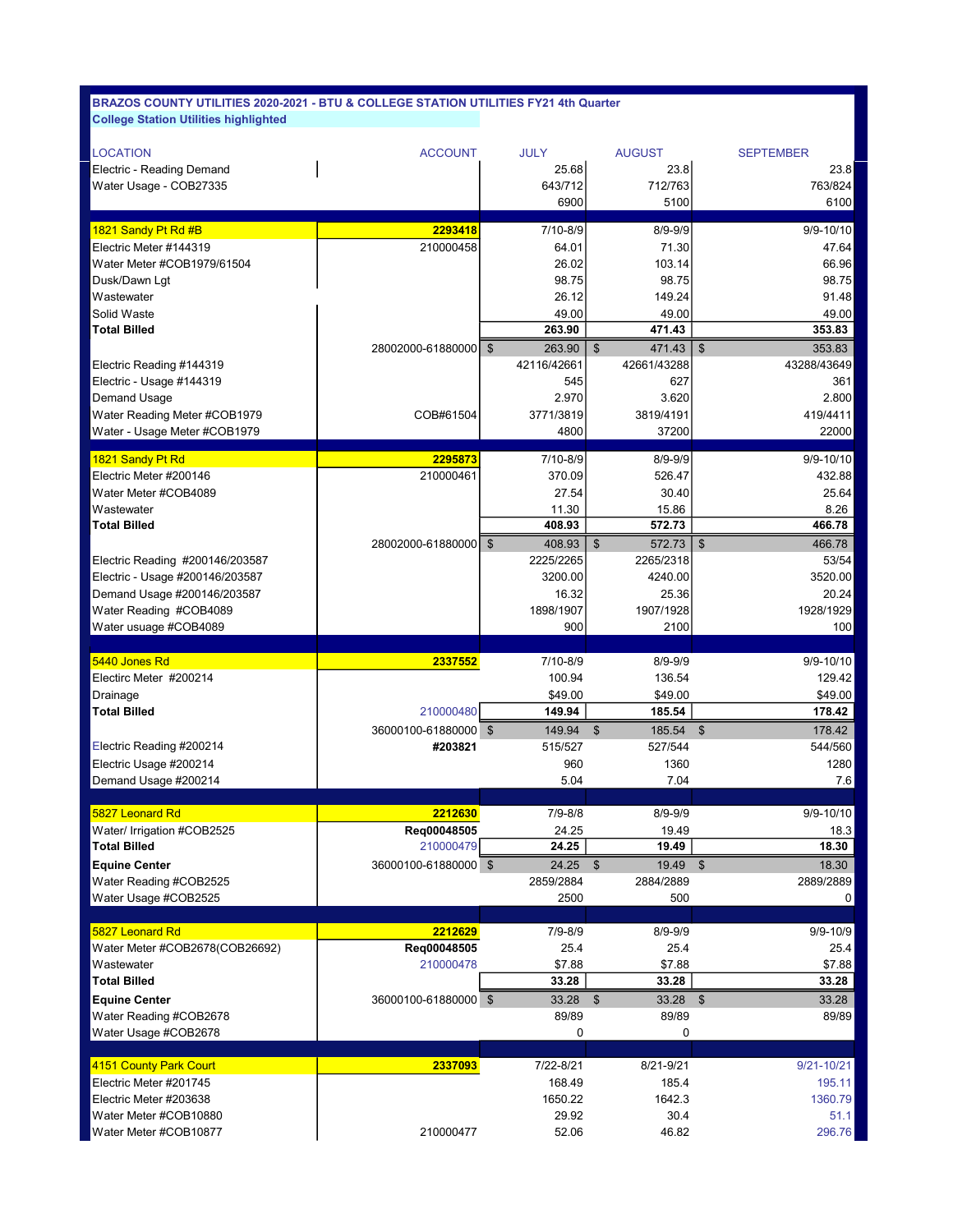| <b>LOCATION</b>                | <b>ACCOUNT</b>       | <b>JULY</b>   | <b>AUGUST</b>              | <b>SEPTEMBER</b>                    |
|--------------------------------|----------------------|---------------|----------------------------|-------------------------------------|
| Water Meter #COB18746          |                      | 429.8         | 641.15                     | 48.92                               |
| Waste Water                    |                      | 239.54        | 231.94                     | 174                                 |
| <b>Total Billed</b>            |                      | 2,570.03      | 2,778.01                   | 2,126.68                            |
|                                | 13000100-61880000 \$ | 2.570.03      | $\mathfrak{S}$<br>2,778.01 | $\sqrt[6]{\frac{1}{2}}$<br>2,126.68 |
| Electric Reading #201745       |                      | 177751/179470 | 179470/181379              | 181379/183397                       |
| Electric Usage #201745         |                      | 1719          | 1909                       | 2018                                |
| Demand Usage #201745           |                      | 5.66          | 5.65                       | 5.67                                |
| Water Reading #COB10877        |                      | 6640/6759     | 6759/6870                  | 6870/6959                           |
| Water Usage #COB10877          |                      | 19040         | 17760                      | 14240                               |
| Water Reading #COB10880        |                      | 68.48         | 71.68                      | 60.32                               |
| Water Usage #COB10880          |                      | 1337/1356     | 1356/1377                  | 0                                   |
| Water Reading #COB18746        |                      | 11573/11685   | 11685/11775                | 11775/11883                         |
| Water Usage #COB18746          |                      | 42158/43887   | 43887/46504                | 46504/47674                         |
| 21303 Kathy Fleming Rd         | 2342538              | $7/7 - 8/6$   | $8/9 - 9/5$                | $9/5 - 10/6$                        |
| Electric Meter #112576         |                      | 20.12         | 19.09                      | 19.09                               |
| <b>Total Billed</b>            | 56001000-61880000    | \$20.12       | \$19.09                    | \$19.09                             |
| Electric Reading #112576       | 210000476            | 9402/9540     | 9450/9489                  | 9486/9522                           |
| Electric Usage #112576         |                      | 48            | 36                         | 36                                  |
|                                |                      |               |                            |                                     |
| 5827 Leonard Rd                | 2306756              | 7/10-8/9      | $8/9 - 9/9$                | $9/9 - 10/10$                       |
| Electric Meter #203728         | 210000475            | 15.50         | 15.50                      | 36.86                               |
| Electric Meter #200790         |                      | 122.30        | 15.50                      | 36.86                               |
| Electric Meter #203664         |                      | 86.70         | 15.50                      | 43.98                               |
| <b>Total Billed</b>            | 36000100-61880000    | \$224.50      | \$46.50                    | \$117.70                            |
| Electric Reading #203728       | #203728              | 15/15         | 15/15                      | 15/16                               |
| Electric Usage #203728         |                      | 0             | 0                          | 240                                 |
| Demand Usage #203728           |                      | 0             | 0                          | 12.48                               |
| Electric Reading #200790       |                      | 8/13          | 13/13                      | 13/14                               |
| Electric Usage #200790         |                      | 1200          | 0                          | 240                                 |
| Demand Usage #200790           |                      | 24.48         | $\mathbf 0$                | 11.52                               |
| Electric Reading #230664       |                      | 63/68         | 68/68                      | 68/70                               |
| Electric Usage #230664         |                      | 800           | 0                          | 320                                 |
| Demand Usage #230664           |                      | 13.60         | 0                          | 9.12                                |
|                                |                      |               |                            |                                     |
| <b>1601 Louis Street-Fleet</b> | 2016104              | 6/10-7/10     | 7/10-8/10                  | 8/10-9/10                           |
| Electric Meter #147293         | 210000474            | 371.50        | 396.42                     | 382.18                              |
| Water Meter # COB26536         |                      | 22.69         | 25.55                      | 25.55                               |
| Water Meter #COB26626          |                      | 86.24         | 206.67                     | 272.83                              |
| Wastewater                     |                      | 20.80         | 25.36                      | 25.36                               |
| Solid Waste                    |                      | 195.00        | 195.00                     | 195.00                              |
| Drainage                       |                      | 49.00         | 49.00                      | 49.00                               |
| <b>Total Billed</b>            | 11100000-61880000    | \$745.23      | \$898.00                   | \$949.92                            |
| Electric Reading #147293       |                      | 10164/10264   | 10264/10371                | 10371/10474                         |
| Elelctric Usage #147293        |                      | 4000          | 4280                       | 4120                                |
| Water Reading #COB21800        |                      | 18.24         | 20                         | 20.16                               |
| Water Usage #COB21800          |                      | 614/648       | 648/694                    | 694/740                             |
| Water Reading #COB18344        |                      | 3400          | 4600                       | 4600                                |
| Water Usage #COB18344          |                      | 4336/4637     | 4637/5444                  | 5444/6529                           |
| 12722 Copperhead Rd            | 2368566              | 6/30-7/31     | 7/31-8/31                  | 8/31-9/30                           |
| Electric Meter #202972         |                      | 88.03         | 122.69                     | 86.06                               |
|                                |                      | 33.17         | 33.17                      | 33.17                               |
|                                | 56005000-61880000    | \$121.20      | \$155.86                   | \$119.23                            |
| Electric Reading #202972       | 210000473            | 20427/20640   | 20640/20897                | 20897/21127                         |
|                                |                      | 213           | 257                        | 230                                 |
|                                |                      | 3.19          | 3.57                       | 4.33                                |
| Electric Reading #300124       |                      | 377/388       | 388/408                    | 408/418                             |
|                                |                      | 440           | 800                        | 400                                 |